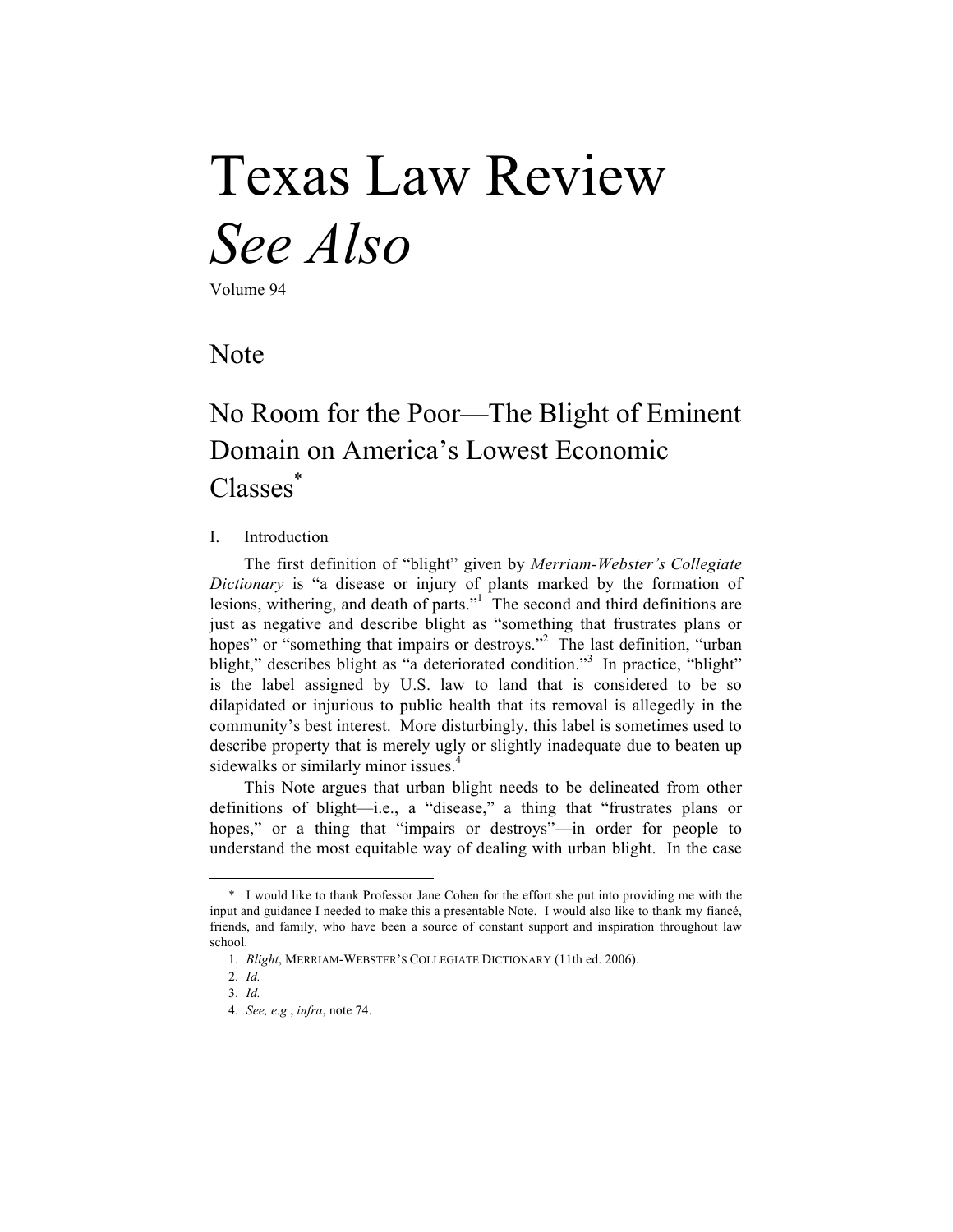of the other definitions of "blight," it is easy to see that destroying or "killing" the blight may be the best decision. Like cutting out a cancer, everyone is better off without. However, the removal of urban blight is not that simple, and "killing" urban blight can have extremely harmful effects on people living in and around it. Therefore, governments must be very careful when deciding that removal of urban blight is the best decision for a community and be sure to equitably treat people who are displaced by blightremoval projects.

Blight removal projects may be spearheaded by many different categories of government, ranging from city government to federal agencies. Therefore, in this Note the term "government" is meant to be read broadly enough to encompass all forms of government that could enact one of these projects. "Condemning authority" refers to any level or branch of government that is in charge or could be in charge of a blight-removal project.

Part II of this Note will give a brief overview of arguments for blight removal and how this Note seeks to address them. Part III will examine the negative effects of blight-removal projects, both on individuals and on society as a whole. Harms on individuals will include monetary and psychological harms. Harms on society will include the potential to cause distrust in government as well as to perpetuate low economic classes. Part IV will detail the current legal protections against blight removal for communities where the blight removal would disparately impact ethnic or racial minorities as well as communities where no disparate impact would be present. Part IV will also detail why these protections are inadequate. Part V will propose new legal protections. It will then briefly discuss what level of government would be best suited to put these proposed protections into place.

#### II. Arguments for Blight Removal/Scope of This Note

Proponents of blight removal argue that it benefits citizens by bringing economic rejuvenation to an area, helps to get rid of high crime rates associated with blighted properties, and prevents the "cynicism" or depression that living in a dilapidated area may cause.<sup>5</sup> This Note does not argue that blight removal is never successful in achieving these ends. $<sup>6</sup>$ </sup>

-

<sup>5.</sup> *See, e.g.*, BLIGHT'S IMPACTS, DETROIT BLIGHT REMOVAL TASK FORCE, http://report .timetoendblight.org/know/ [https://perma.cc/H8MB-VYA6] ("Blight is a strong deterrent to economic investment and a proven threat to public safety. Blight can be a source of despair or cynicism for people who have witnessed the decline of a particular building or neighborhood over time.").

<sup>6.</sup> For examples of successful use of eminent domain for economic development, see DOUGLAS R. PORTER, URBAN LAND INST., EMINENT DOMAIN: AN IMPORTANT TOOL FOR COMMUNITY REVITALIZATION 19–22 (2007), http://thejcra.org/jcra\_files/File/resources/eminent%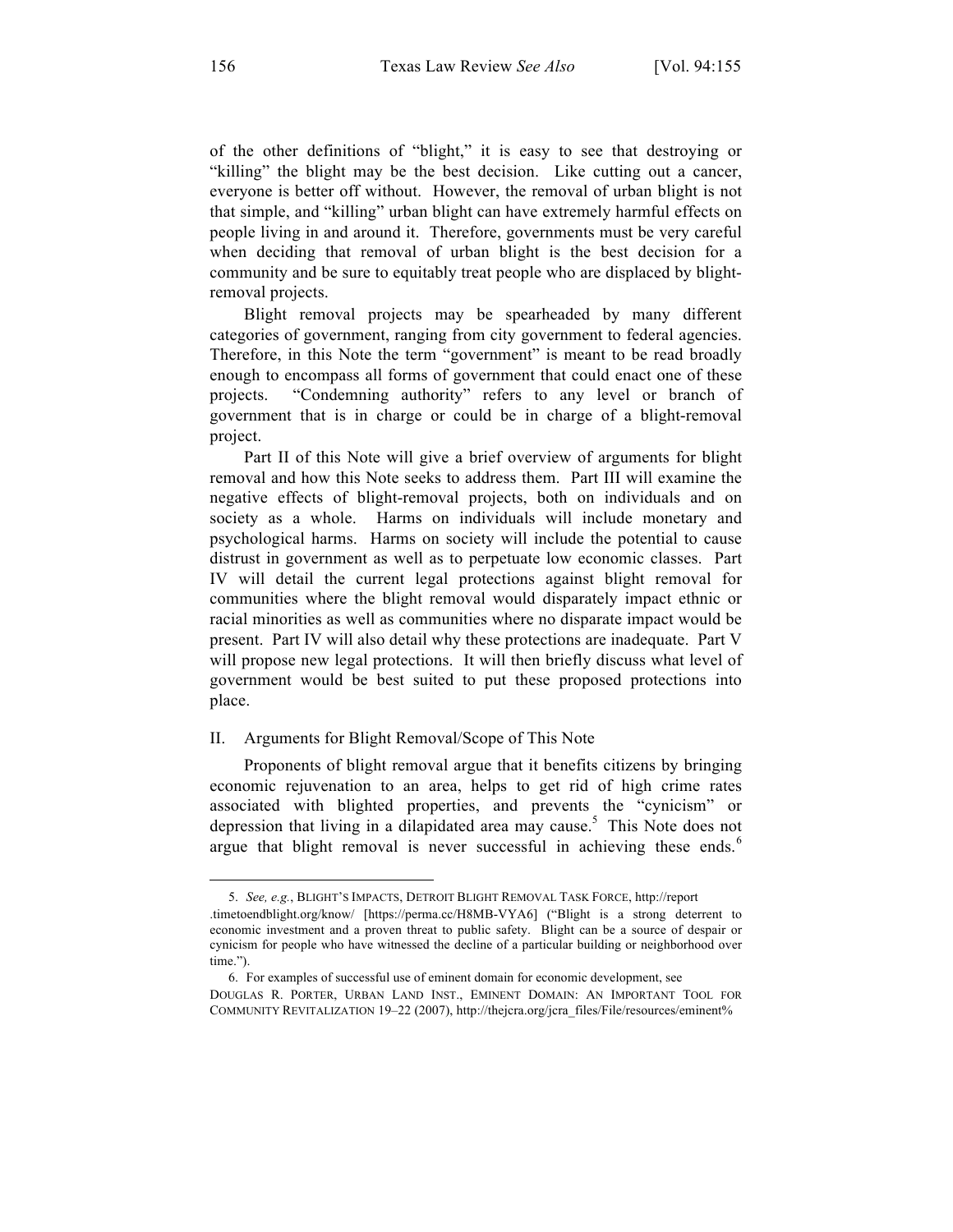Rather, it seeks to show that *even when* blight removal is successful at bringing about economic rejuvenation and lifting spirits in an area, it still comes at a high monetary and emotional cost to those displaced or otherwise affected by the removal. This Note does not argue that inaction is appropriate in all circumstances. Rather, it seeks to show that current practices for remedying these issues are unfair.

Thus, this Note does not argue that blight removal is never appropriate. Rather, it seeks to show that there should be better processes to determine when blight removal is absolutely necessary to fix a problem. When it is not, this Note argues for alternatives to blight removal. When it is absolutely necessary, this Note proposes protections for current residents that will ensure that they are dealt with more fairly than current practices require.

#### III. The Negative Effects of Blight Removal Projects

This Part details the negative effects of—and therefore the case for restricting—blight removal projects. I have separated the concerns with blight removal into harms that are primarily felt by the individual and harms to society more generally. The individual harms are further split up into different kinds of harms that individuals may face. This Part is meant to give the reader a more detailed understanding of the costs associated with blight removal, but it is by no means an all-inclusive list of the harms that can occur due to blight removal projects. Studies on the effects of blight removal are not extremely common and therefore this Part draws heavily from studies done on negative effects of eminent domain more generally.

#### *A. Individual Harms*

Literature in the area of blight removal tends to focus on the overall effect of the blight removal plan. Therefore, there is very little in the way of how individuals living in an area may be affected. This subpart draws many of its examples from *The Hill*, a documentary of a low-income, predominately minority community that was torn down in New Haven, Connecticut.<sup>7</sup> It is assumed for the sake of this subpart that the harms that these individuals endured would be typical of a blight removal plan that condemns an entire community.

*1. Monetary.—*"Monetary" harms are the costs that citizens must bear in order to move once their house is condemned. Obviously, every property owner whose land is taken by a condemning authority is entitled to "just compensation" pursuant to the Fifth Amendment.<sup>8</sup> However, there are many

<sup>20</sup>domain.pdf [https://perma.cc/ZWG5-QZ6H].

<sup>7.</sup> THE HILL (Cinema Guild 2013).

<sup>8.</sup> U.S. CONST. amend. V (requiring that "private property [shall not] be taken for public use,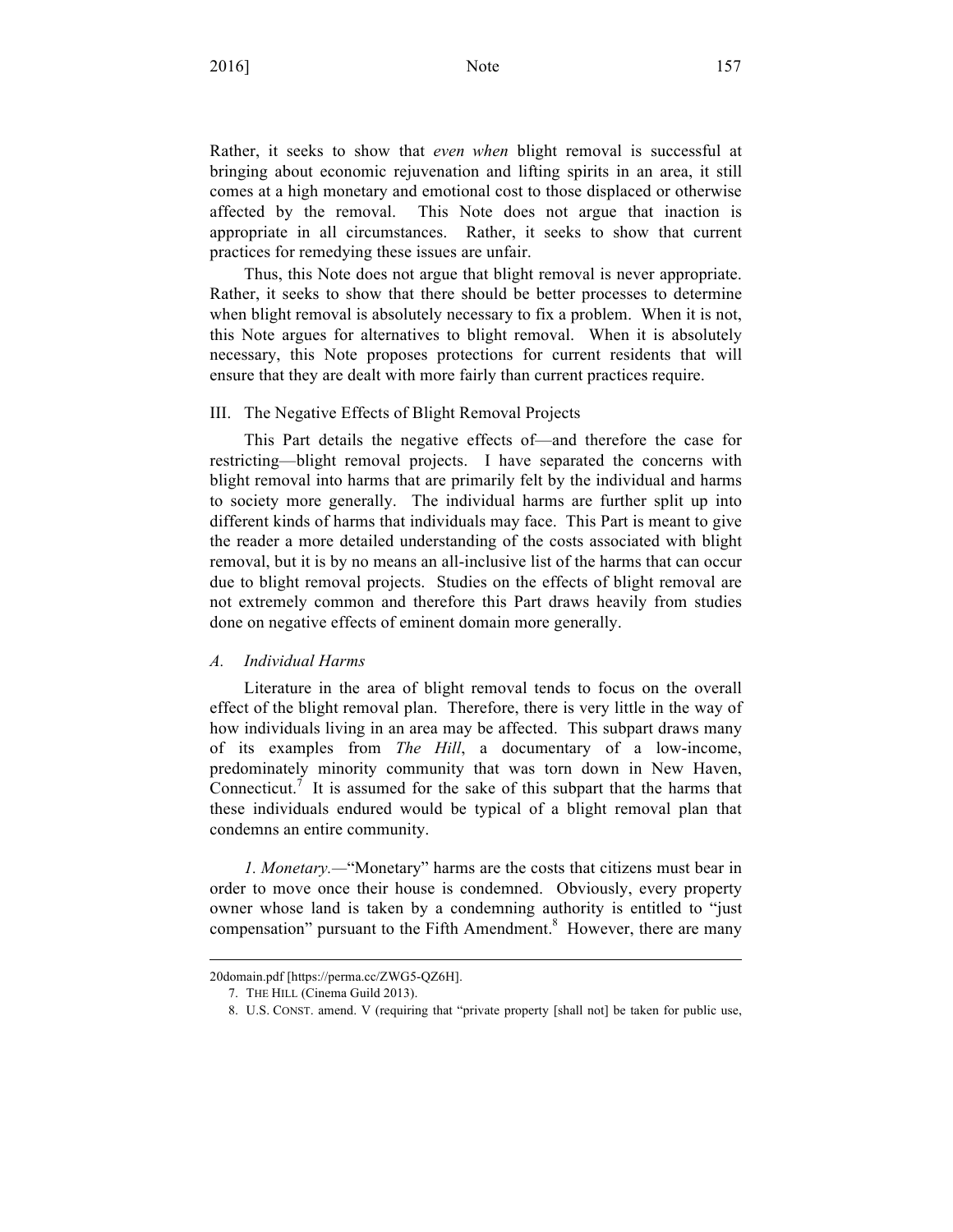other monetary costs that residents are forced to internalize when a condemning authority takes the property they own or the property they are renting in.

These damages include the cost of moving and finding a new place to live.<sup>9</sup> This can be a time-consuming and expensive process. It is even more damaging if one considers that because blight removal projects target rundown areas, they affect low-income individuals at a higher rate than other people.<sup>10</sup> Therefore, the individuals affected most by blight removal are not likely to have the luxury of being able to take time off work in order to find a new place to stay.

Beyond the costs of moving, there is also the potential (and probable) scenario in which residents are not able to find housing that is as affordable as their previous residence.<sup>11</sup> Given that residents' houses are being removed because they are considered to be blighted, the chance that they will be able to find housing that is as affordable is not very likely. Furthermore, if the condemning authority removes many units at a time, this could result in an overall deficit of affordable housing in the area and lead to a spike in the price of affordable housing.<sup>12</sup> This could result in someone having to start

9. An opinion by the Judge Posner recognized this among many costs that "just compensation" does not account for:

Compensation in the constitutional sense is therefore not full compensation, for market value is not the value that every owner of property attaches to his property but merely the value that the marginal owner attaches to *his* property. Many owners are "intramarginal," meaning that because of relocation costs, sentimental attachments, or the special suitability of the property for their particular (perhaps idiosyncratic) needs, they value their property at more than its market value (i.e., it is not "for sale"). Such owners are hurt when the government takes their property and gives them just its market value in return.

Coniston Corp. v. Vill. of Hoffman Estates, 844 F.2d 461, 464 (7th Cir. 1988).

10. In fact, it has been shown that even general eminent domain use affects low-income populations at a higher rate than others. Dick M. Carpenter & John K. Ross, *Testing O'Connor and Thomas: Does the Use of Eminent Domain Target Poor and Minority Communities?*, 46 URB. STUD.  $2447$ ,  $2456 \& th.4$  (2009). This study also showed that minority groups and renters are disproportionately impacted by eminent domain use. *Id.* 

11. In *The Hill*, residents were hard pressed to find alternative housing that they could afford. THE HILL, *supra* note 7.

12. Brief for NAACP et al. as Amici Curiae Supporting Petitioners at 14, Kelo v. City of New London, 545 U.S. 469 (2005) (No. 04-108), 2004 WL 2811057, at \*14 (citing HERBERT J. GANS, URBAN VILLAGERS: GROUP AND CLASS IN THE LIFE OF ITALIAN-AMERICANS 380 (2d ed. 1982), which found that 86% of relocated persons in the study were paying more rent than they had at their previous residence).

without just compensation"). This Note argues that current blight removal practices are unjust *even if* residents are always given the fair market value of their land. For studies that show this is not always the case, see Yun-chien Chang, *An Empirical Study of Compensation Paid in Eminent Domain Settlements: New York City, 1990–2002*, 39 J. LEGAL STUD. 201, 239–40 (2010) (finding that the majority of people in the study were either grossly overpaid or grossly underpaid for their property, with no clear reason why); Thomas Mitchell et al., *Forced Sale Risk: Class, Race, and the "Double Discount*,*"* 37 FLA. ST. U. L. REV. 589, 631–38 (2010) (discussing multiple studies in this area that have shown substantial percentages of residents were underpaid).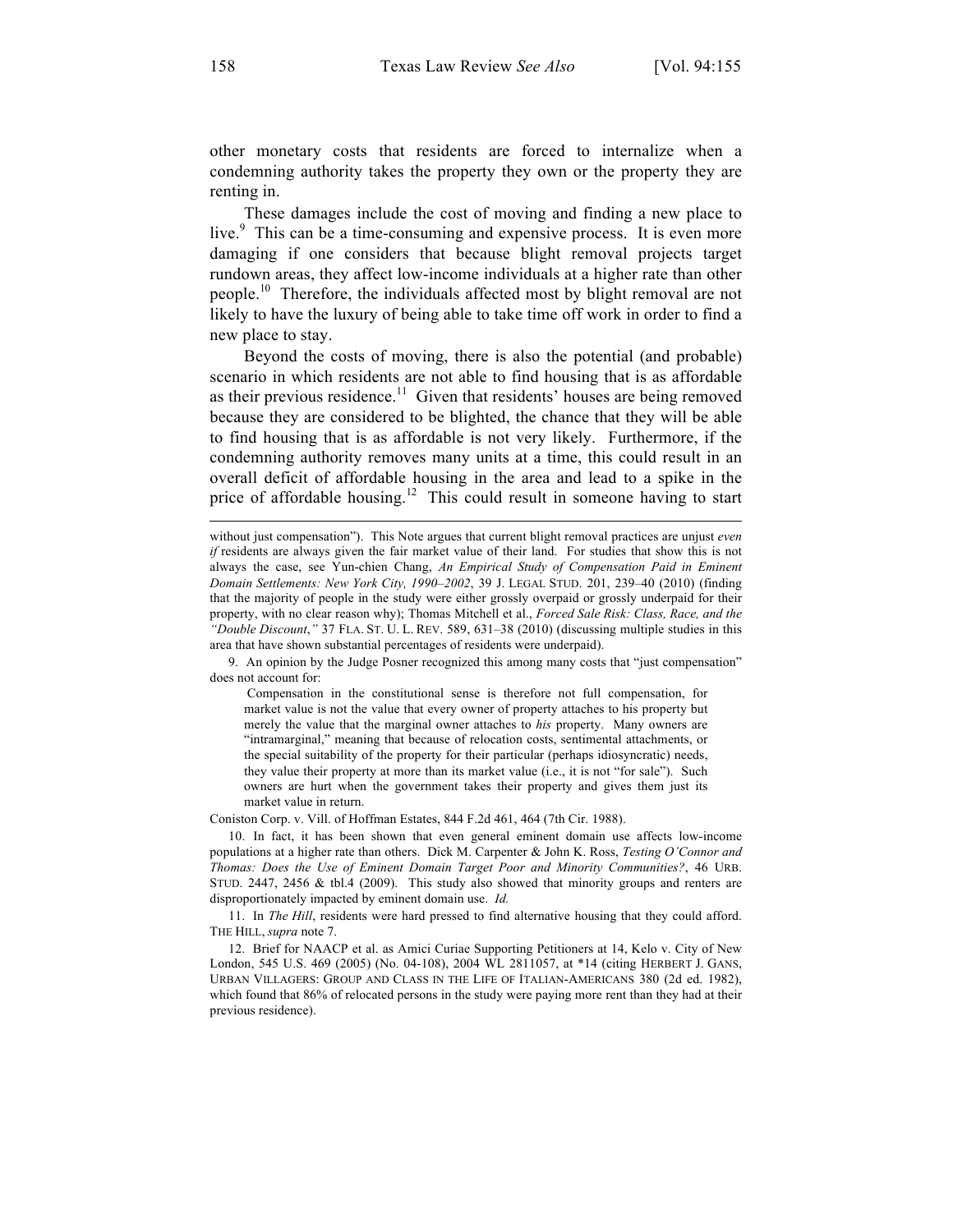paying off a mortgage all over again.<sup>13</sup> It could also involve needing to rent instead of own because other properties in the area are prohibitively expensive. In cases where the condemning authority takes possession of someone's property—or, for that matter, the property a person is renting in for being blighted and fails to find them alternative housing, it is as if the condemning authority is saying that it would rather these residents go homeless than have to withstand the eyesore of their "blight" any longer.

In addition, in the event that equally affordable housing does exist, it is likely to be scarce and may force residents to move an appreciable distance.<sup>14</sup> As noted above, when projects remove entire communities they can create an overall deficiency in affordable housing, $15$  which would force residents to look further away. This could cause additional costs in the residents' lives due to the increased cost to get to work, school, or any other obligations.<sup>16</sup> There are also emotional costs associated with having to move far away from one's community, which will be addressed in section 2 below.

The costs listed above are entirely internalized by the resident. In cases where it is legal to possess someone's property for blight, there are currently no protections to take care of the costs outside of "just compensation" to the property owner.<sup>17</sup> Furthermore, renters are turned out of their homes and forced to bear the costs discussed above without any compensation.

#### *2. Harms that Are Not Easily Quantified.*

*a. Psychological.—*Possible harms individuals may suffer from blight removal go further than monetary costs. For some, the loss of a valued home

<sup>13.</sup> *See, e.g.*, THE HILL, *supra* note 7.

<sup>14.</sup> Convenience of location is one of many factors that concerned Vice Chair Abigail

Thernstrom in her statement to the U.S. Commission on Civil Rights: "'[J]ust compensation' . . . seldom fully compensates the owners for less tangible but important things such as convenience of location, neighborhood networks and relationships, conveniently located parks and other facilities, convenience to transit, and other factors." U.S. COMM'N ON CIVIL RIGHTS, BRIEFING REPORT: THE CIVIL RIGHTS IMPLICATIONS OF EMINENT DOMAIN ABUSE 25 (2014) (statement of Abigail Thernstrom, Vice Chair, U.S. Comm'n on Civil Rights), http://www.usccr.gov/pubs/FINAL\_FY14\_ Eminent-Domain-Report.pdf [https://perma.cc/4LUZ-R3N8]. Similarly, an article about displacement by gentrification noted that displacing low-income residents may perpetuate poverty:

Displaced low-income families are given no other option in today's housing market than to relocate to other areas where affordable housing exists, areas which are more often than not, as a result of regional forces, also unstable, declining, and economically isolated from the opportunities of high performing schools, employment growth, and a strong municipal tax base. Moreover, these relocations adversely affect them to a greater degree than those with more economic resources.

John A. Powell & Marguerite L. Spencer, *Giving Them the Old "One-Two": Gentrification and the K.O. of Impoverished Urban Dwellers of Color*, 46 HOW. L.J. 433, 441–42 (2003).

<sup>15.</sup> *See supra* note 12 and accompanying text.

<sup>16.</sup> *See supra* note 14.

<sup>17.</sup> *See infra* Part IV.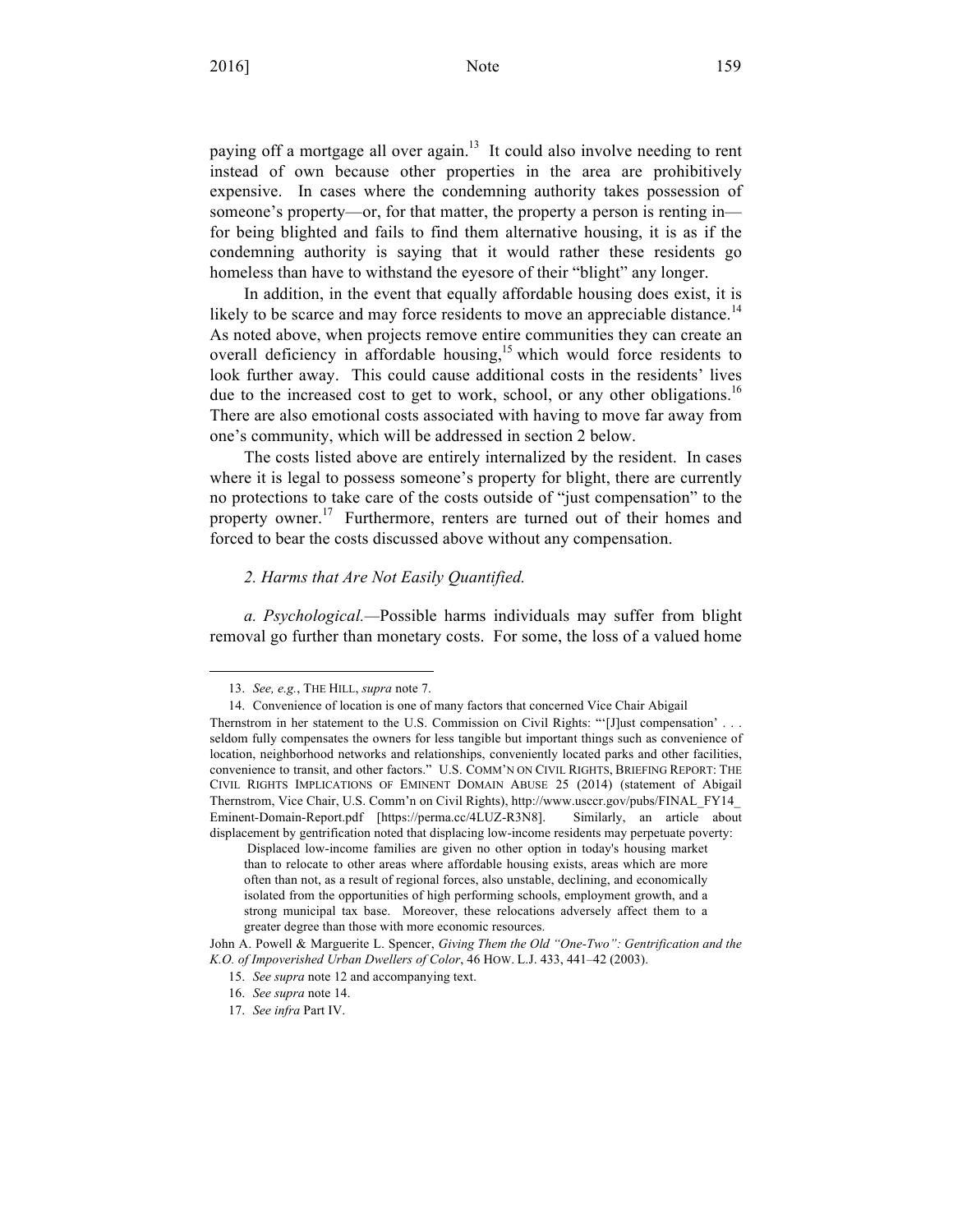may be quite substantial. Consider the statement of one former New Haven resident, Margaret Harris, regarding how she came to own her home:

I purchased the house from the church. . . . I went there often because I was working for the Christian Community Action next door and we had board meetings there. I told the minister 'one day I'm going to own this house.' So I told him 'if you're ever wanting to sell it, you know to let me know.' And about five years later, he called me. . . . And I just adored it. $18$ 

Harris's house was ripped down as part of a blight removal project.<sup>19</sup> Many may fairly consider concerns such as emotional attachment to one's home to be less important than more concrete, monetary harms caused by blight removal. However, what happened to Harris was clearly unjust: she had dreamed of having this "blighted" house for a long time and finally acquired it only to have it torn down. She was on such a low rung of the economic ladder that her step up the ladder was to buy a house the city labeled as "blight."

Furthermore, Harris's attitude is not atypical. In an empirical study on the public's reactions to eminent domain projects, Professors Janice Nadler and Shari Diamond found that the majority of people said that they would require more from the government in addition to "fair value" and moving expenses in order to agree to sell their property.<sup>20</sup> Furthermore, some indicated that no amount of money would be sufficient for them to agree to sell at all. $^{21}$  This research shows that people place more value on their homes than the condemning authority gives them. Whether this is due to the inconvenience of moving, subjective value of the home, costs of moving, or indignation in being forced to part with their home is not clear.<sup>22</sup>

Another factor to consider is residents' attachment to their community. Given that blight removal projects can sweep away whole neighborhoods, they can also destroy long-standing communities.<sup>23</sup> In her book, *Root Shock*, <sup>24</sup> Mindy Thompson Fullilove explains the effects that losing a

<sup>18.</sup> THE HILL, *supra* note 7.

<sup>19.</sup> *Id.*

<sup>20.</sup> Janice Nadler & Shari Seidman Diamond, *Eminent Domain and the Psychology of Property Rights: Proposed Use, Subjective Attachment, and Taker Identity*, 5 J. EMPIRICAL LEGAL STUD. 713, 731, 739 (2008).

<sup>21.</sup> 9.4% of people in one experiment and 15% in another experiment were unwilling to sell their property at any price. *Id.* at 731, 739. The 15% were part of an experiment in which the researchers purposely tried to make the circumstances around the use of eminent domain inflammatory or frustrating to the property owner. *See id.* at 737–38.

<sup>22.</sup> For a discussion of some possible reasons behind people wanting more for their homes than "just compensation," see *id.* at 720–22.

<sup>23.</sup> *See, e.g.*, Jeffrey T. Powell, *The Psychological Cost of Eminent Domain Takings and Just Compensation*, 30 LAW & PSYCH. REV. 215, 220–22 (2006); THE HILL, *supra* note 7.

<sup>24.</sup> MINDY THOMPSON FULLILOVE, ROOT SHOCK: HOW TEARING UP CITY NEIGHBORHOODS HURTS AMERICA, AND WHAT WE CAN DO ABOUT IT (2004).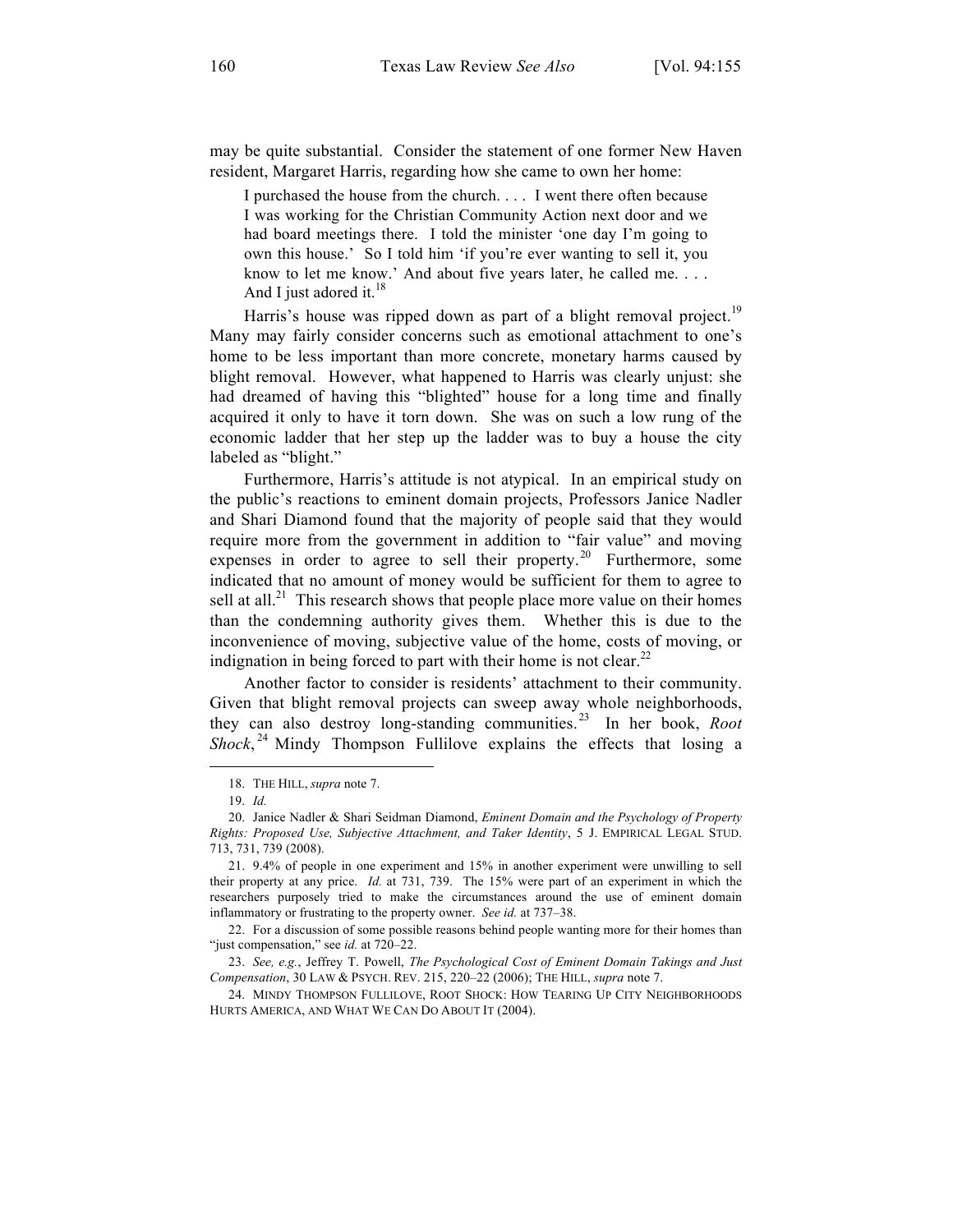community may have on a person. "Root shock," she explains, "is the traumatic stress reaction to the destruction of all or part of one's emotional ecosystem."<sup>25</sup> This stress is a "profound emotional upheaval" that "increases the risk for every kind of stress-related disease, from depression to heart attack."<sup>26</sup> Referring specifically to the loss of a local community, she explains:

Root shock, at the level of the local community, be it neighborhood or something else, ruptures bonds, dispersing people to all the directions of the compass. Even if they manage to regroup, they are not sure what to do with one another. . . . The elegance of the neighborhood each person in his social and geographic slot—is destroyed, and even if the neighborhood is rebuilt exactly as it was, it won't work.<sup>27</sup>

This assertion is consistent with other studies that have explored the emotional state of residents after being relocated. Many people in these studies have reported having issues with feelings of loss and depression after being displaced.<sup>28</sup>

*b. Other Unquantifiable Harms.—*There are other unquantifiable harms that may result from blight removal projects that will be more particular to the individual. For instance, a blind person who has managed to learn his neighborhood so well that it is quite easy for him to get about and maintain his autonomy will have to learn how to navigate an entirely different area.<sup>29</sup> Furthermore, if this person were elderly or otherwise found it hard to learn a new area, he or she may not be able to adjust and have to seek assisted living.<sup>30</sup> If the blight removal project results in decreased traffic in the area, then business owners and employees will also be affected.<sup>31</sup> If a business is condemned, the owners will lose the good will they had built in the area.<sup>32</sup> Once again, all of these are merely examples of what could happen; they are far from an all-inclusive list.

-

<sup>25.</sup> *Id.* at 11.

<sup>26.</sup> *Id.* at 14.

<sup>27.</sup> *Id.*

<sup>28.</sup> Powell, *supra* note 23, at 220–22 (discussing the results of several studies done on residents that were relocated for eminent domain projects).

<sup>29.</sup> *See, e.g.*, THE HILL, *supra* note 7.

<sup>30.</sup> Increased institutionalization of the elderly was another one of the main concerns addressed in an amici brief in the *Kelo* case. Brief for NAACP et al. as Amici Curiae Supporting Petitioners at 14–15, Kelo v. City of New London, 545 U.S. 469 (2005) (No. 04-108), 2004 WL 2811057, at \*14– 15.

<sup>31.</sup> *See, e.g.*, THE HILL, *supra* note 7 (one business owner in the area had to close down his restaurant due to decreased traffic in the neighborhood that was being torn down).

<sup>32.</sup> Failure to compensate businesses for loss of good will is one of many practices criticized by Professor Ilya Somin in his statement to the U.S. Commission on Civil Rights. U.S. COMM'N ON CIVIL RIGHTS, *supra* note 14, at 47 (statement of Ilya Somin, Professor of Law, George Mason Law School).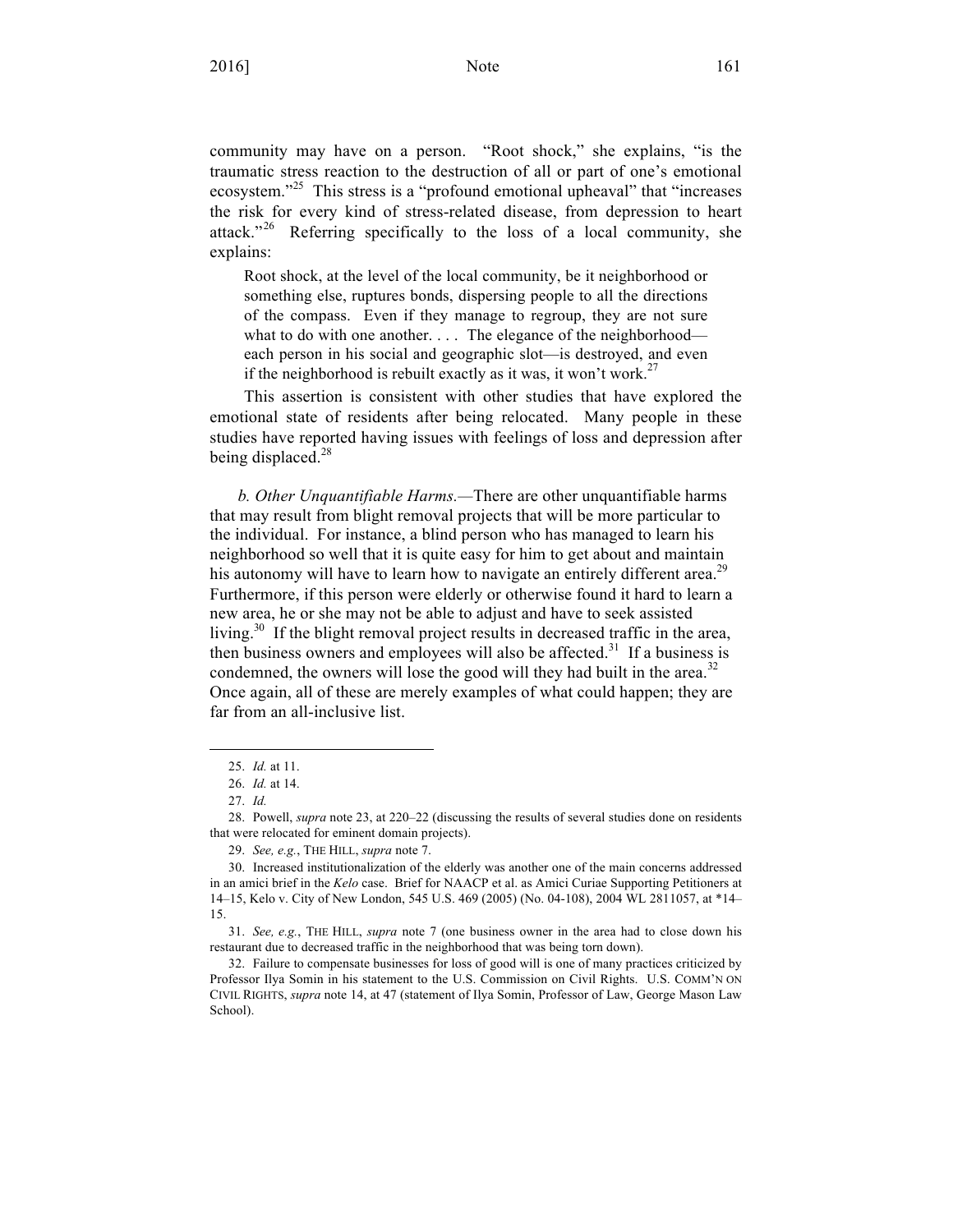#### *B. Societal Harms*

Along with the harms that individuals may suffer from a blight removal project, there are also potential harms to society as a whole. As mentioned above, proponents of blight removal claim that the removal of blight will bring in business and economic rejuvenation to the area.<sup>33</sup> Assuming that this is true, who will be left to enjoy this increased investment? Certainly not those who had lived in blighted areas the condemning authority set out to "save." New residents or those who live around the area that is demolished may reap the benefits of this development but not those whose houses are being destroyed. Furthermore, if the rest of an area is to benefit as much as the condemning authority says it will from blight removal, it is even more unfair that it does not pay the property owners and residents more to sell their land or move out.

Blight removal has also been condemned for exploiting low-income communities and communities that have been historically discriminated against, such as racial minorities. $34$  As one scholar has summarized:

In 1936's *New York City Housing Authority v. Muller*, the New York Court of Appeal allowed a blight condemnation that degraded and expelled poor immigrants in the Lower East Side. In 1954's *Berman v. Parker*, the U.S. Supreme Court permitted a "Negro removal" that dislocated 97 percent African American community. In 1981, the Florida Supreme Court approved of a tax increment revenue pledge that would service slum redevelopment clearance that evicted a community of color, and in 1985 a Florida appeals court approved of slum condemnations in a largely minority area, which might have exacerbated homelessness.<sup>35</sup>

Blight removal projects are criticized further because, instead of creating more affordable housing for the residents they evict, they have a history of replacing low-income housing with housing that would be too expensive for the current residents.<sup>36</sup> This adds to the injustice of the system

<sup>33.</sup> *See*, BLIGHT'S IMPACTS, *supra* note 5.

<sup>34.</sup> Yxta Maya Murray, Detroit Looks Toward a Massive, Unconstitutional Blight

Condemnation: The Optics of Eminent Domain in Motor City 42 (Loyola Law School, Legal Studies Paper No. 2015-12) [hereinafter Murray, Detroit Looks Toward a Massive, Unconstitutional Blight Condemnation], http://papers.ssrn.com/sol3/papers.cfm?abstract\_id=2580623 [https://perma .cc/S4XP-FHBG]; see generally Yxta Maya Murray, *Peering*, 22 GEO. J. ON POVERTY L. & POL'Y 249 (2015).

<sup>35.</sup> Murray, Detroit Looks Toward a Massive, Unconstitutional Blight Condemnation, *supra*  note 34, at 42 (footnotes omitted).

<sup>36.</sup> *See, e.g.*, Ryan Merriman, Note, *Closing Pandora's Box: Proposing a Statutory Solution to the Supreme Court's Failure to Adequately Protect Private Property*, 2012 BYU L. REV. 1331, 1348–49; Plaintiffs' Brief Opposing Defendants' Second Motion to Dismiss at 6–7, Mount Holly Gardens Citizens in Action, Inc. v. Twp. of Mount Holly, No. 08-cv-02584 (D.N.J. 2011), 2009 WL 705118.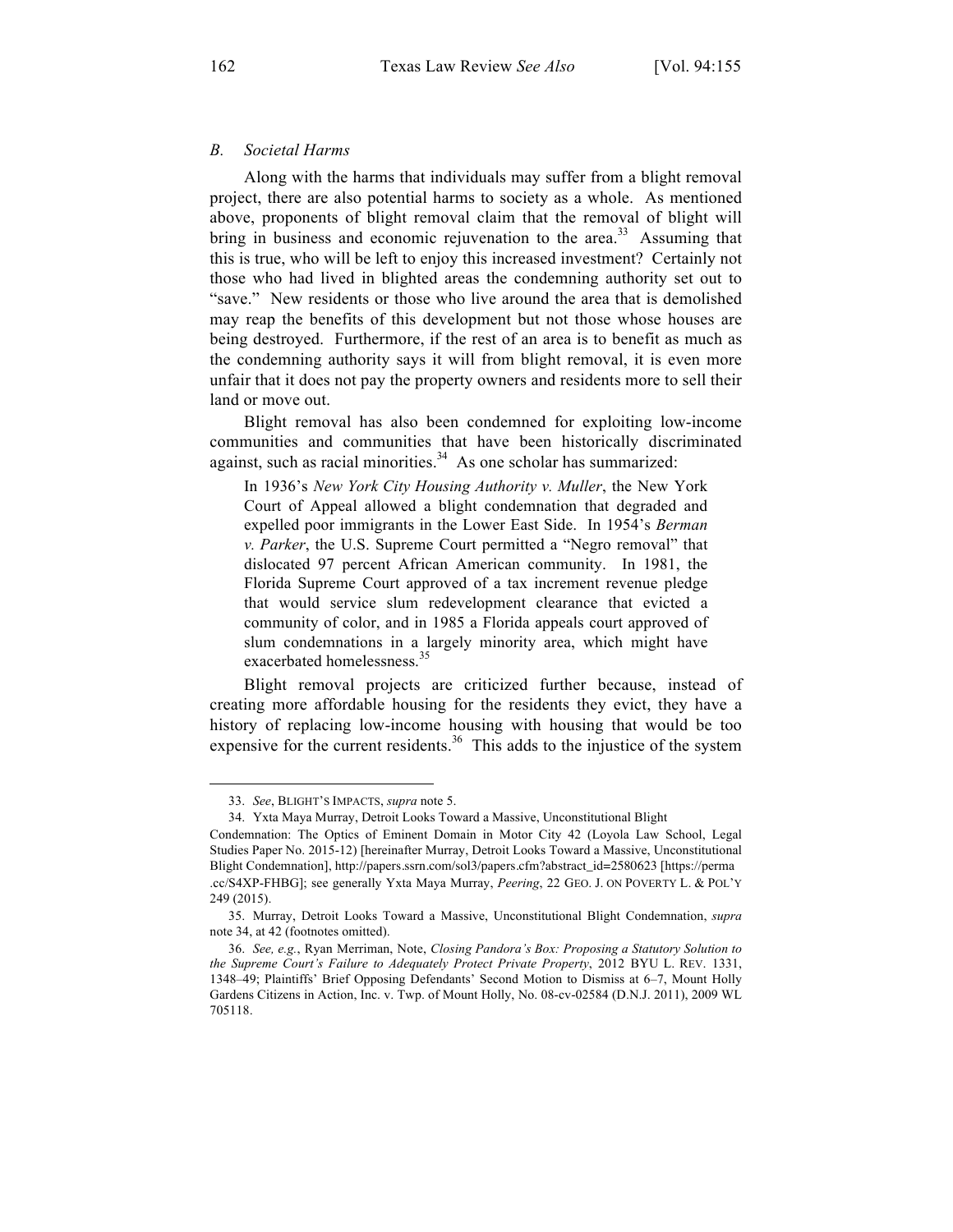described above, where poor residents of "blighted" neighborhoods are not reimbursed for moving costs, may have to move further away from their jobs, and will probably have to move to more expensive homes.<sup>37</sup> All of these concerns, coupled with the fact that many of these projects only create housing that is too expensive for the previous tenants and therefore do not help alleviate the burden of finding low-cost housing, show a decidedly unfair system.

Given all of the above, it should come as no surprise if people involved in these projects were to become less trusting of government intervention, particularly in instances involving housing. It appears that this distrust has occurred in at least one area of Detroit, where a rundown house had been abandoned for about ten years and had been foreclosed for about four years, before it was finally demolished. $38$  Throughout this period of time the neighbors of the house had been anxious to get it torn down due to the criminal activity it had facilitated, including dogfighting and drugs. $39$  An article on the final demolition of the house noted that "[m]any Detroiters . . . are also wary of the city's motives for demolition. 'I think it's to make the city look better, not for the citizens, but for the people that they're expecting to come in,' [one woman] said, referring to white people.<sup>"40</sup> When the government is thus perceived, it should consider how to remedy its persona to the public. More importantly, it should consider if and under what circumstances this criticism—that these projects are not actually for the benefit of the current residents—is true.

#### *C. Bottlenecks and the Keeping of an Underclass*

Of the above harms, many of them could affect any one resident who is removed from his or her home for a long time. Even someone who merely works near the blighted area may be affected for a long period of time, such as a business owner who must shut down due to decreased traffic in the area. These kinds of harms may keep people—some of whom may have even been on the move up the economic ladder—at the bottom of the economic ladder. People who were on their way to pay off their mortgage may find themselves scrambling to make new mortgage payments once again, instead of saving for a child's education or for retirement. An enterprising citizen who loses her business may simply not have enough funds to start all over and may have to take a different job. Many will have to use much of their savings to be able to afford a new place to live. Some may have to move far away from

<sup>37.</sup> *See supra* section III(A)(1).

<sup>38.</sup> John Eligon, *Good Intentions of Detroit Residents are Tested by Blight*, N.Y. TIMES (Dec. 12, 2014), http://www.nytimes.com/2014/12/13/us/good-intentions-of-detroit-residents-are-testedby-blight.html [https://perma.cc/G7L7-YJL5].

<sup>39.</sup> *Id.*

<sup>40.</sup> *Id.*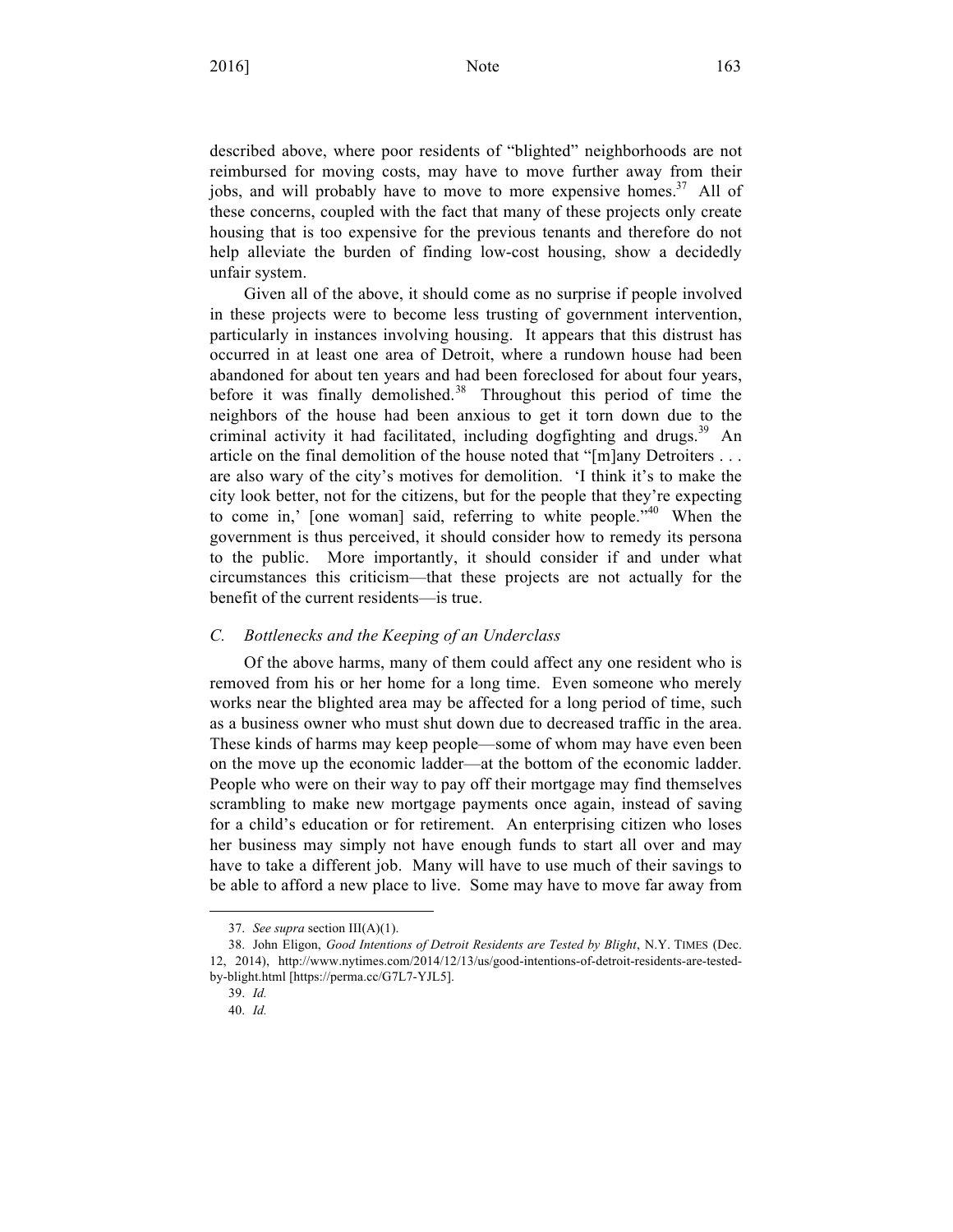their current jobs in order to find somewhere to live that they can afford. And, in cities where the cheapest housing available is being destroyed, some people might even go homeless. These effects are more likely to occur due to blight removal projects than ordinary eminent domain projects because blight removal disproportionately impacts very low-income people. These people are not as likely to have adequate savings to deal with all of the costs that moving and finding a new place to live impose and are not as likely to be able to afford legal counsel to make sure that they get "just compensation" for whatever their land is actually worth than other people are.

These situations describe the creation of what one academic has dubbed "bottlenecks." In his book, *Bottlenecks*, Professor Fishkin explains that in a pluralistic opportunity model, "[w]henever some people's opportunities are constrained relative to those of others, *something* in the opportunity structure is doing the constraining."<sup>41</sup> Fishkin goes on to call this "something" a "bottleneck."<sup>42</sup> Fishkin further classifies bottlenecks into three categories: qualification bottlenecks,  $43$  developmental bottlenecks,  $44$  and instrumentalgood bottlenecks.<sup>45</sup> Instrumental-good bottlenecks "occur[] when some particular good is needed to "buy" or achieve many other valued goods."<sup>46</sup> Money is given as an example of an instrumental-good bottleneck.<sup>47</sup> Because the above effects of blight removal worsen the monetary situation of the already poor, they worsen that bottleneck. Furthermore, as discussed above, these monetary damages may affect lower-income people for significant periods of time, since low-income people are not likely to have funds saved to deal with the serious issues blight removal is likely to create.

This effect of worsening an already-present bottleneck matters because it shows the extent to which blight removal projects can conflict with America's espoused belief in equal opportunity. It is easy to talk about how some poor people losing a little money is alright because of the overall "economic rejuvenation" of the city or the number of investors the city will draw. However, it is harder to ignore those low-income individuals when one considers the serious, long-lasting consequences that imposing further monetary harm upon them will have. Further constraining the opportunities of the already poor will not have a negative effect on just one generation, but also on their children and the opportunities they will be able to provide to their children. If the weight of this imposition becomes too difficult to escape, it could foster, in some of these blighted communities, the forced

<sup>41.</sup> JOSEPH FISHKIN, BOTTLENECKS: A NEW THEORY OF EQUAL OPPORTUNITY 143 (2014).

<sup>42.</sup> *Id.* at 143.

<sup>43.</sup> *Id.* at 156.

<sup>44.</sup> *Id.*

<sup>45.</sup> *Id. at* 158.

<sup>46.</sup> *Id.*

<sup>47.</sup> *Id.*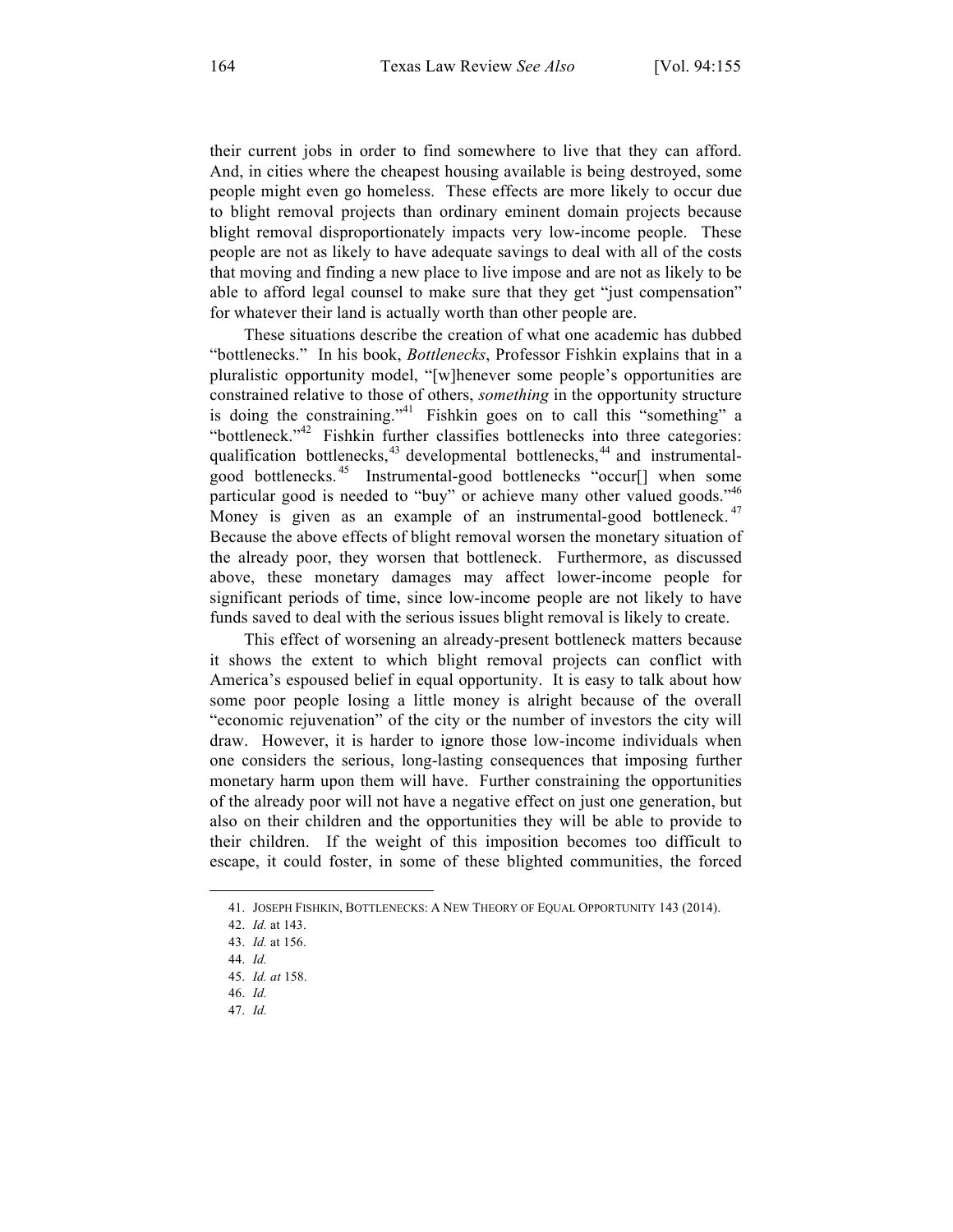perpetuation of an economic class.

Clearly, blight removal is not the only problem that low-income individuals must face in trying to climb the economic ladder. However, it is enough of a problem that condemning authorities should give it more serious thought before deciding to condemn poor people's property. It was said of the American Dream in 1931 by James Truslow Adams that it is "that dream of a land in which life should be better and richer and fuller for every man, with opportunity for each according to his *ability* or *achievement*.<sup>"48</sup> When our government acts in such a way that it threatens the ability of low-income people to pursue this dream, when it pre-determines their opportunities by having land and worth taken away from them for the sake of a more beautiful or functional neighborhood, it threatens the viability of this dream as a whole.

#### IV. Current legal protections

#### *A. Generally*

*1. Constitutional Issues.—*Currently, the power of the government to remove blighted areas by way of eminent domain is very broad. This wideranging power is the result of a long line of Supreme Court cases deferring to the legislature in matters involving eminent domain use for a city's development.49 Additionally, the Supreme Court has consistently interpreted broadly the Fifth Amendment's requirement that the condemned land be put to "public use."

Over fifty years ago, in *Berman v. Parker*, <sup>50</sup> a department store owner challenged the constitutionality of Congress's use of eminent domain power in the District of Colombia.<sup>51</sup> At the time of the case, Congress had police power over the District of Columbia.<sup>52</sup> The District of Columbia Redevelopment Land Agency (the Agency) had found that an area within D.C. had many very unhealthy living spaces and therefore decided that the best course of action was to redevelop the entire area, even buildings within the area that were not blighted. $53$  The plaintiff argued that, at least as applied to his store, this was unconstitutional. $54$  For one, the plaintiff's property was

<sup>48.</sup> JAMES TRUSLOW ADAMS, THE EPIC OF AMERICA 404 (1931) (emphasis added). Note the similarities between this idea and Fishkin's thoughts on what makes an ideal equal opportunity structure. *See supra* notes 41–47 and accompanying text.

<sup>49.</sup> *See, e.g.*, Kelo v. City of New London, 545 U.S. 469 (2005); Haw. Hous. Auth. v. Midkiff, 467 U.S. 229 (1984); Berman v. Parker, 348 U.S. 26 (1954).

<sup>50.</sup> 348 U.S. 26 (1954).

<sup>51.</sup> *Id.* at 31–32.

<sup>52.</sup> *Id.*

<sup>53.</sup> *Id.* at 29–30.

<sup>54.</sup> *Id.* at 31.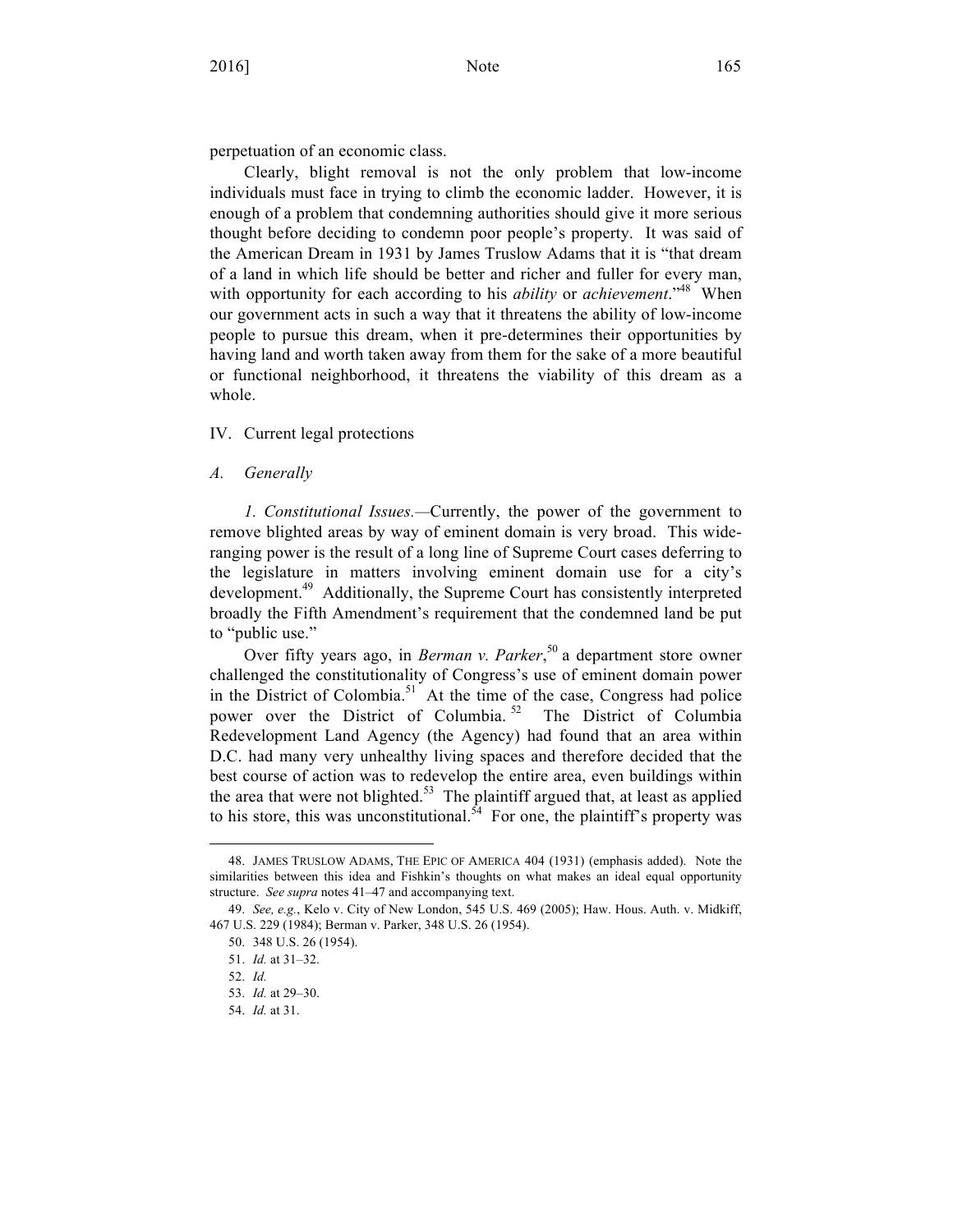not slum housing.<sup>55</sup> Furthermore, the plaintiff argued that the act was unconstitutional because it would allow the government to take his land for this development plan and eventually place it into another private owner's hands.<sup>56</sup> This, the plaintiff argued, did not constitute a "public use" pursuant to the Fifth Amendment.<sup>57</sup>

The Supreme Court decidedly disagreed. It held that it was within the legislature's discretion not only to redevelop slums, but also to redevelop "blighted areas that tend to produce slums."<sup>58</sup> As to the plaintiff's second argument, the Supreme Court further concluded that "[i]t is within the power of the legislature to determine that the community should be beautiful as well as healthy."<sup>59</sup> The Court held that, so long as the plaintiff was paid just compensation pursuant to the Fifth Amendment, he had no cause for constitutional complaint. $60$ 

This precedent was followed by the state courts. And, in 2005, the Supreme Court continued to broaden its interpretation of the Fifth Amendment's "public use" requirement. In *Kelo v. City of New London*,<sup>61</sup> property owners challenged the city's redevelopment plan.<sup>62</sup> This plan would take their properties and utilize them for office space, support space for the state park, or support space for the nearby marina.<sup>63</sup> The plaintiffs argued that to take private property for these private purposes did not satisfy the "public use" requirement of the Fifth Amendment.<sup>64</sup> The Court held that private property taken for a comprehensive economic development plan satisfied the "public use" requirement of the Fifth Amendment because it "unquestionably serves a public purpose."<sup>65</sup> It is important to note that, unlike most of the property involved in *Berman*, the property at issue in this case was not even blighted or hazardous to the public health.<sup>66</sup> Rather, the city had merely determined it was in need of economic development.<sup>67</sup>

*2. Statutory Protections.—*Given this jurisprudence on the

1

66. *Id.* at 483.

<sup>55.</sup> *Id.*

<sup>56.</sup> *Id.*

<sup>57.</sup> *Id.* 

<sup>58.</sup> *Id.* at 35.

<sup>59.</sup> *Id.* at 33.

<sup>60.</sup> *Id.* at 36.

<sup>61.</sup> 545 U.S. 469 (2005).

<sup>62.</sup> *Id.* at 475.

<sup>63.</sup> *Id.* at 474–75.

<sup>64.</sup> *Id.* at 475.

<sup>65.</sup> *Id.* at 483–84.

<sup>67.</sup> *Id. See also* Brief of the Defendant–Appellee, City of New London, on the Appeal and as Cross-Appellants with Appendix at 1, Kelo v. City of New London, No. 16742 (Conn. 2002), 2002 WL 34155034, at  $*1$  (noting the city's desire to increase the tax base of the area and create jobs).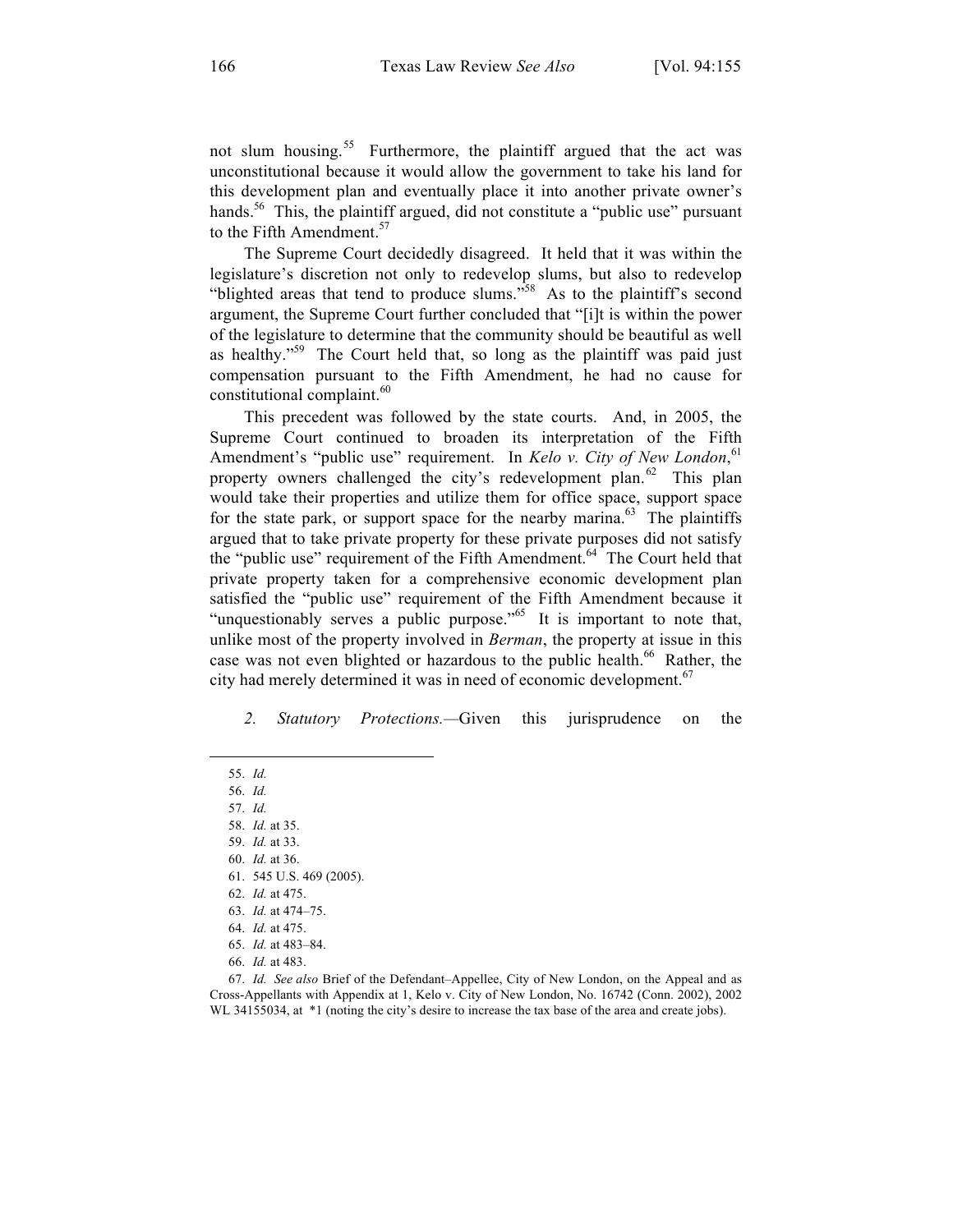constitutionality of blight removal and eminent domain more generally, it is clear that if citizens wish to constrict the power of the government to take their property, they should focus on legislative reform. That is, in fact, what states did—or at least, attempted to do—after *Kelo*. *Kelo* was met with political outcry that resulted in many states amending their eminent domain statutes or their constitutions.<sup>68</sup> However, though four states have entirely outlawed blight removal,<sup>69</sup> many of the changes (or "reforms") the other states have made aren't very effective at protecting property owners from eminent domain, and some still don't protect from blight removal at all.

In a survey of all state statute reforms, a recent article found that even though forty-four states have enacted reform after *Kelo*, many states still explicitly allow for economic-development takings if they are targeted at removing blight.<sup>70</sup> Twenty-three states have statutes that allow nonblighted property to be taken for a blight removal plan when it is in a blighted area.<sup>11</sup> Of the states that have a blight removal exception to their overall ban on economic-development takings, thirty-six of them employ vague definitions of blight.<sup>72</sup> In fact, the Supreme Court of Ohio recently held one such statute void for vagueness. $\frac{73}{3}$ 

Some statutes still allow property to be taken under a wide array of situations, even when they are not quite so vague. For example, Texas's definition of a "[b]lighted area" includes "an area that is not a slum area, but that, because of . . . defective or inadequate streets, street layout, or accessibility . . . results in an economic or social liability to the municipality. $1/74$  This statute has a clearly broad sweep, which shouldn't be

1

*Id.* For another example of a specific, yet wide-ranging blight definition see Merriman's analysis of

<sup>68.</sup> *See* Ilya Somin, *The Limits of Backlash: Assessing the Political Response to Kelo*, 93 MINN. L. REV. 2100, 2111–12 tbls.1 & 2 (2009) (summarizing several surveys of citizens' reactions, primarily negative, to the *Kelo* decision); Merriman, *supra* note 36, at 1351 tbl.1 (noting that 44 states have passed eminent domain reform since the Kelo decision).

<sup>69.</sup> Merriman, *supra* note 36, at 1352–53, 1353 n.120.

<sup>70.</sup> *Id.* at 1351 tbl.1.

<sup>71.</sup> *Id.*

<sup>72.</sup> *Id.* For examples of the vague terms involved in these statutes, see *id.* at 1352.

<sup>73.</sup> Norwood v. Horney, 853 N.E.2d 1115, 1146 (Ohio 2006). This statute would have allowed the municipality to take property that was in a "deteriorating area." *Id.* at 1143–44. In reaching it's decision, the court noted that "'deteriorating area' is a standardless standard. Rather than affording fair notice to the property owner, the Norwood Code merely recites a host of subjective factors that invite ad hoc and selective enforcement—a danger made more real by the malleable nature of the public-benefit requirement." *Id.* at 1145.

<sup>74.</sup> TEX. LOC. GOV'T CODE ANN. § 374.003(3) (West 2005). The full definition provides: "Blighted area" means an area that is not a slum area, but that, because of deteriorating buildings, structures, or other improvements; defective or inadequate streets, street layout, or accessibility; unsanitary conditions; or other hazardous conditions, adversely affects the public health, safety, morals, or welfare of the municipality and its residents, substantially retards the provision of a sound and healthful housing environment, or results in an economic or social liability to the municipality. The term includes an area certified as a disaster area as provided by Section 374.903.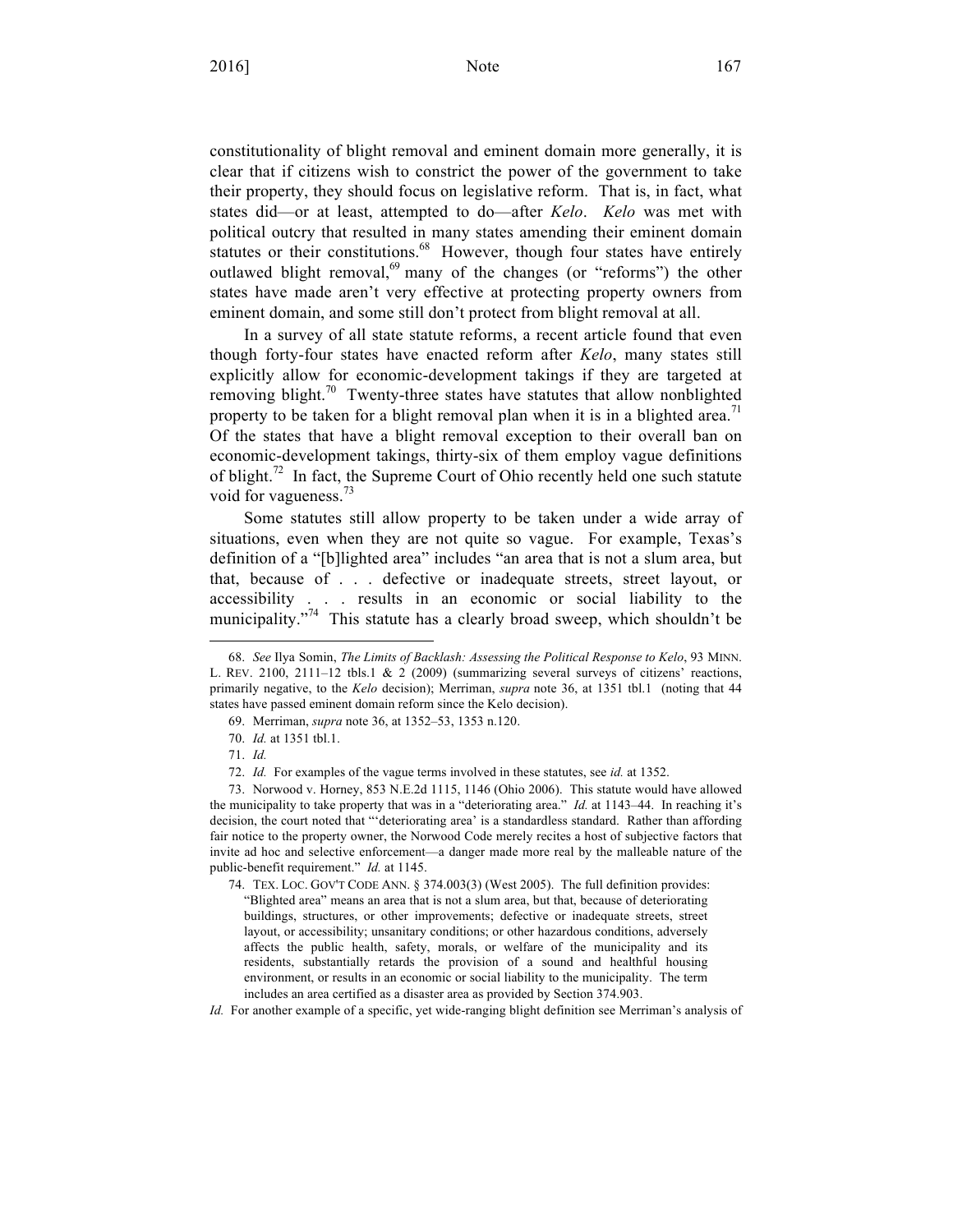surprising, considering that those who are most affected by these blight removal projects are not as likely to be as effective lobbyists as developers are.

#### *B. Blight Removal and Disparate Impact*

The law may be very different in the case of communities where a blight removal project will disparately impact racial or ethnic minorities. It has been well established under the Supreme Court's equal protection jurisprudence that disparate impact alone is not enough to state a claim under the Fourteenth Amendment's Equal Protection Clause.<sup>75</sup> Rather, to make a constitutional claim, these communities would have to show intent by the condemning authority to discriminate against their race or ethnicity.<sup>76</sup> Clearly, absent a "smoking gun" document, this intent would be very hard to prove. Therefore, a claim that a blight removal plan is discriminatory under the Constitution would not have a high likelihood of success.

Though racial and ethnic minorities would have an uphill battle winning a constitutional claim, the Supreme Court recently held that disparate impact claims are cognizable under the Fair Housing Act (FHA) in *Texas Department of Housing and Community Affairs v. Inclusive Communities Project, Inc.*<sup>77</sup> Though the allegations at issue in *Texas Department of Housing* did not involve blight removal, this decision could affect the ability of communities to bring claims under the FHA for certain blight removal projects in the future. The FHA states that it is illegal "[t]o refuse to sell or rent . . . or otherwise make unavailable or deny, a dwelling to any person because of race, color, religion, sex, familial status, or national origin."<sup>78</sup> "[O]therwise make unavailable" has been construed to include scenarios in which a plan "limits the availability of affordable housing."<sup>79</sup> Therefore, since "because of race" has now been construed to include disparate impact on race, some communities may be able to challenge the lawfulness of blight removal plans, depending on the population of the community and the

the Alaska statute. Merriman, *supra* note 36, at 1361 tbl.1.

<sup>75.</sup> Washington v. Davis, 426 U.S. 229, 239 (1976).

<sup>76.</sup> *See id.*

<sup>77.</sup> 135 S. Ct. 2507, 2525 (2015). This Note will not discuss the state statute equivalents of the Fair Housing Act because such discussion is beyond the scope of this Note and would likely be redundant of much of the federal Fair Housing Act discussion. Furthermore, the FHA does not require state action in order for the plaintiff to have an actionable claim. However, this Note will not detail when a plaintiff would make such a claim because all eminent domain projects are enacted by the state and delving into actions that were not state action is beyond the scope of this Note.

<sup>78.</sup> 42 U.S.C. § 3604(a) (2012).

<sup>79.</sup> Mount Holly Gardens Citizens in Action, Inc. v. Twp. of Mount Holly, 658 F.3d 375, 381 (3d Cir. 2011) (citing Huntington Branch, NAACP v. Town of Huntington*,* 844 F.2d 926, 928–29, 938–39 (2d Cir. 1988); Smith v. Town of Clarkton, 682 F.2d 1055, 1059, 1062–64 (4th Cir. 1982); and Resident Advisory Bd. v. Rizzo, 564 F.2d 126, 130 (3d Cir. 1977)).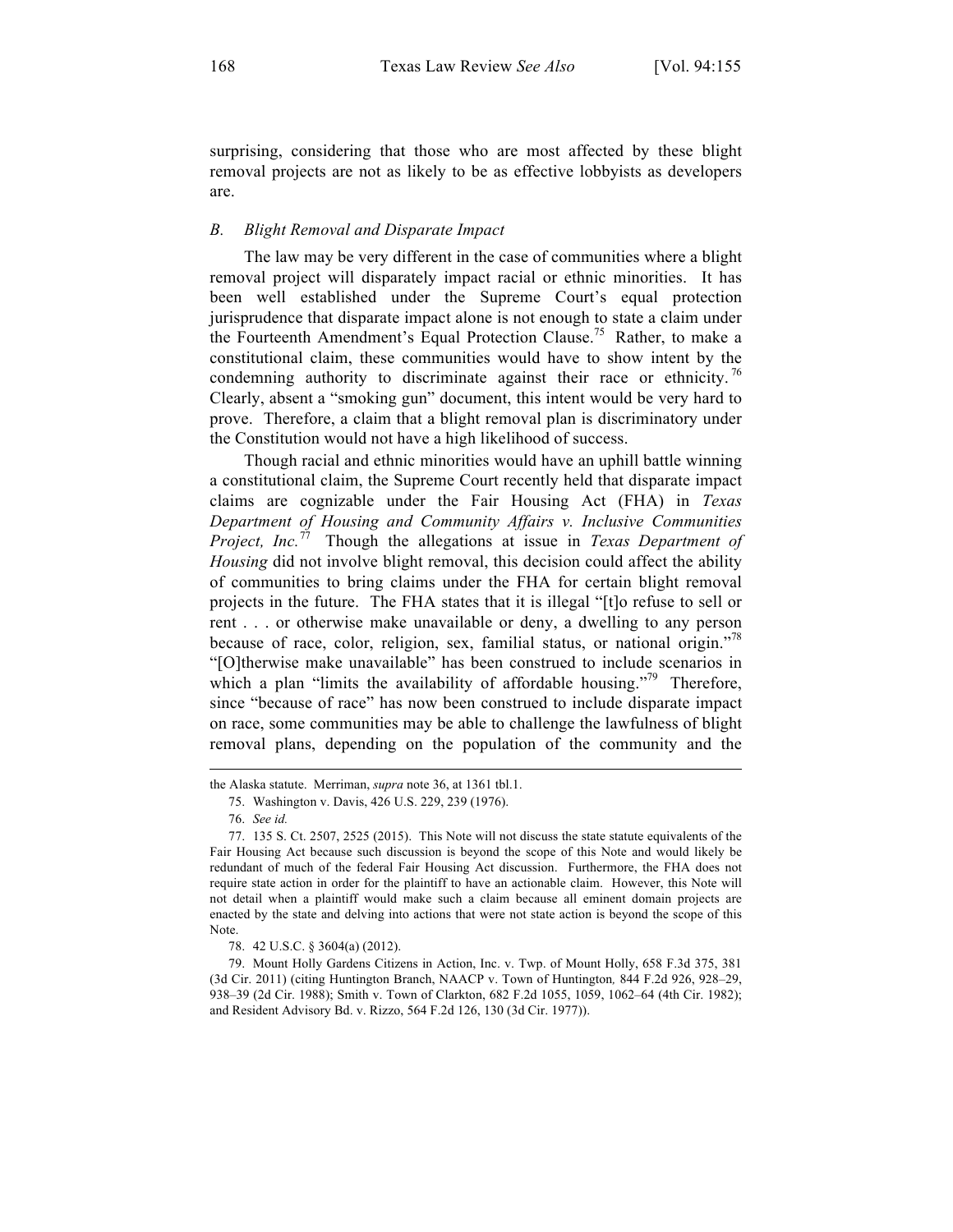availability of other housing.<sup>80</sup>

However, though the Court in *Texas Department of Housing*<sup>81</sup> held that disparate impact is cognizable under the FHA, their decision makes it unclear, at best, whether or not it will be able to combat blight removal projects. In making its decision, the Court failed to articulate a clear standard for when disparate impact will be actionable under the  $FHA$ <sup>82</sup> Rather, the Court analogized the standard to be used in FHA cases to the "business necessity" standard in Title VII jurisprudence and stated that the government will "be allowed to maintain a policy if they can prove it is necessary to achieve a valid interest."<sup>83</sup> The Court also noted that "statistical disparity alone" would not be enough to show disparate impact and that the FHA will not force officials to displace "valid governmental policies" or "reorder their priorities."<sup>84</sup> Therefore, it is quite possible that under this decision, a government's decision to remove a blighted area or neighborhood in order to bring economic development to the community will not be considered a "disparate impact."<sup>85</sup>

#### *C. These Protections as a Whole are Inadequate*

The following discussion applies the current legal standards of eminent domain and blight removal from subparts A and B of this Part to determine how protected certain communities are and whether more protection is needed.

*1. The Community with No Disparate Impact.—*Many states allow the government to use an array of reasons for tearing down "blighted" areas. Therefore, in communities where blight removal will not cause a disparate impact on racial or ethnic minorities, property owners will have no cause for complaint. As discussed above, property owners cannot rely on the Constitution unless they are denied "just compensation" pursuant to the Fifth Amendment.<sup>86</sup> If this condition is satisfied, property owners and other residents are left to the mercy of their state's laws governing blight removal.

<sup>80.</sup> The Third Circuit allowed precisely this kind of claim in it's *Mount Holly* decision. *Mount Holly Gardens Citizens in Action*, 658 F.3d at 384–85. *See also* Edward Imperatore, *Discriminatory Condemnations and the Fair Housing Act*, 96 GEO. L.J. 1027, 1043–46 (2008).

<sup>81.</sup> Tex. Dep't of Hous. & Cmty. Affairs v. Inclusive Cmtys. Project, Inc., 135 S. Ct. 2507 (2015).

<sup>82.</sup> *Id.* at 2325.

<sup>83.</sup> *Texas Department of Housing*, 135 S. Ct. at 2522–23.

<sup>84.</sup> *Id.* at 2522.

<sup>85.</sup> As noted above, courts and scholars had already interpreted the FHA to allow such claims before the *Texas Department of Housing* decision. However, it is unclear how courts will interpret the FHA now that the Supreme Court has "clarified" what disparate impact means in this context. *See supra* notes 79–80 and accompanying text.

<sup>86.</sup> *See supra* note 60 and accompanying text.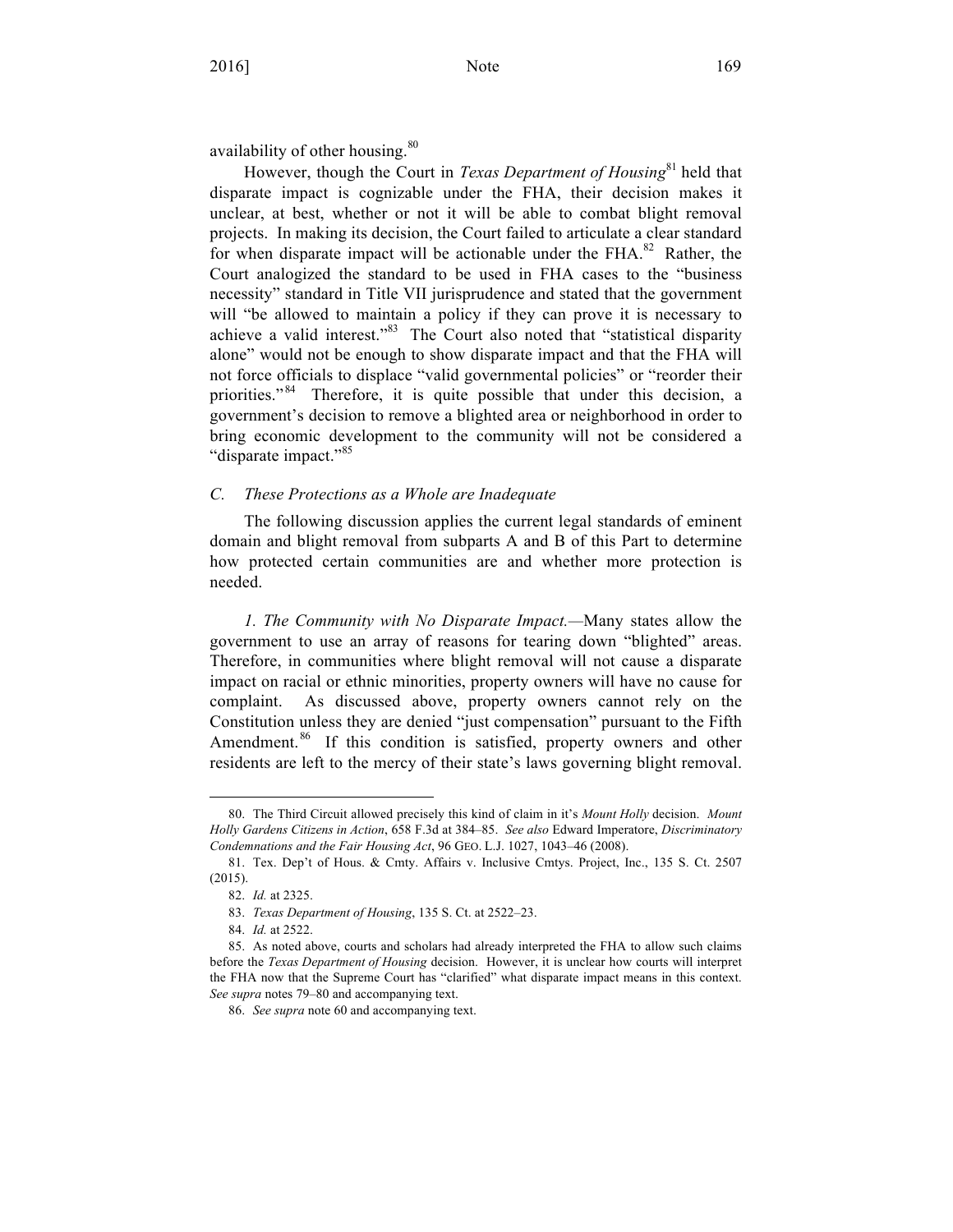As noted above, thirty-six states that have blight removal exceptions to their general ban on economic-development takings have statutes with very vague definitions of blight. $87$ 

Even when the statute at issue is not too vague, properties may be deemed blighted under many circumstances.<sup>88</sup> Furthermore, twenty-three states allow nonblighted property to be taken in a blighted area.<sup>89</sup> Therefore, in these communities it is clear that there is very little protection against abuse of the blight removal power. In the end, the law has not really become more protective of property rights since *Berman*. One's property can be taken even if it is not blighted, but just in a blighted area. Furthermore, depending on the relevant government entity's definition of blight, the property within the "blighted area" may not even need to be dangerous (whether structurally, medically, or due to its social impacts).

*2. A Community Where Disparate Impact is Present.—*In a community where a blight removal project causes or may cause disparate impact on racial or ethnic minorities, there *might* be more protection against harmful blight removal. However, this all depends on how courts will apply the *Texas Department of Housing* decision to blight removal projects, which remains to be seen. $90$ 

#### V. Proposed New Protections

At this point, two things should be clear: (1) blight removal can have dramatic and negative impacts on the poor,  $91$  and (2) there are currently many states in which there are very few legal protections against unjustified blight removal or blight removal's effects.<sup>92</sup> Therefore, there should be added protections put in place to protect the poor from blight removal. This Part addresses suggested ways in which this could be done legislatively.

The proposed protections in this Part include procedures that would encourage the condemning authority to consider alternative solutions to problems caused by rundown buildings and other areas that are typically thought of as "blighted." This discussion will also analyze protections that could be put in place for residents when blight removal is determined to be the only reasonable method of accomplishing the government's goals. This discussion assumes that blight removal may be necessary at times and that the government will not want to close off the option to remove blight entirely. The proper level of government to enact these suggested legislative

-

<sup>87.</sup> *See supra* note 72 and accompanying text.

<sup>88.</sup> *See supra* note 74 and accompanying text.

<sup>89.</sup> *See supra* note 71 and accompanying text.

<sup>90.</sup> *See supra* notes 79–85 and accompanying text.

<sup>91.</sup> *See supra* Part III.

<sup>92.</sup> *See supra* Part IV.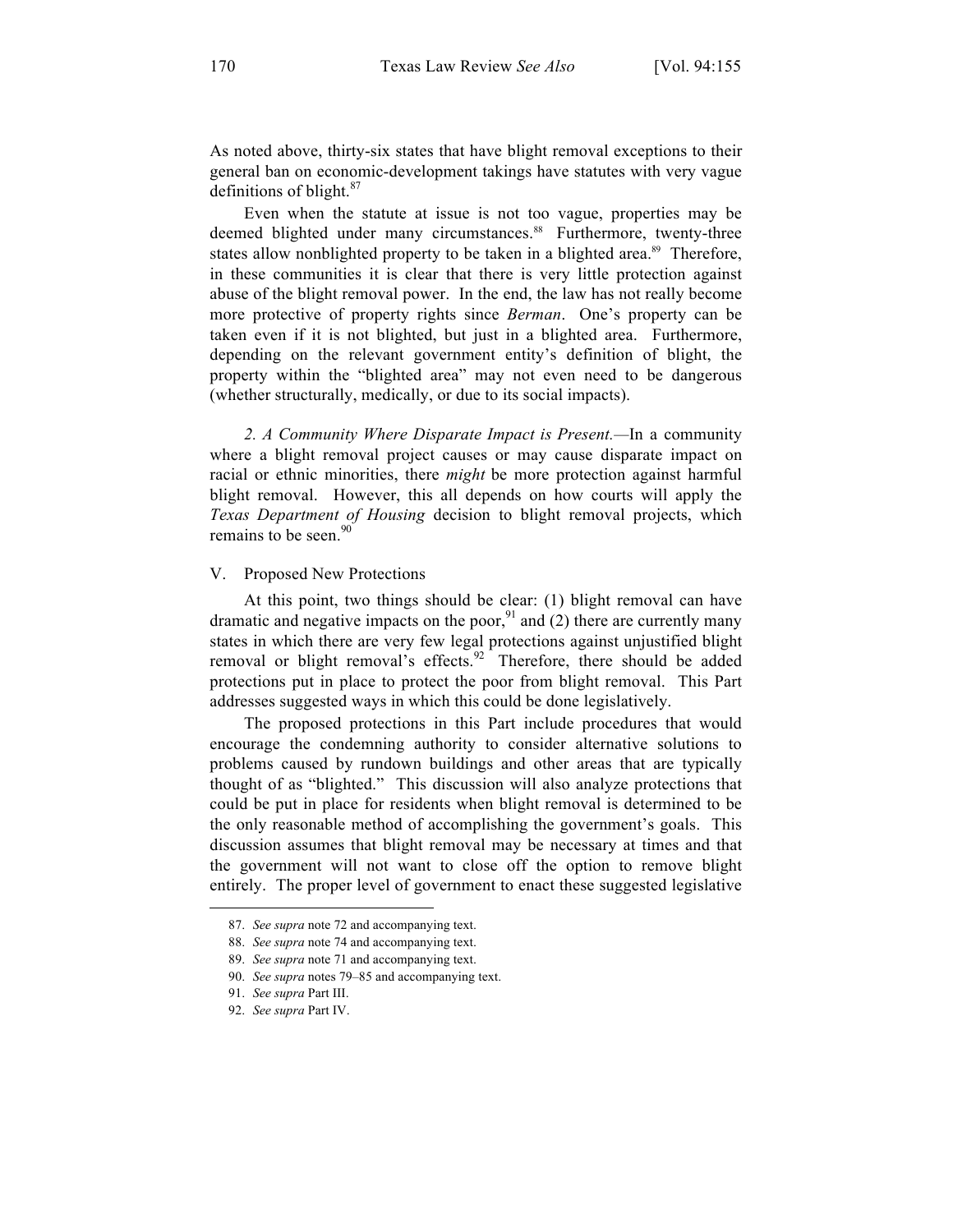protections will be addressed at the end of this Part.<sup>93</sup>

#### *A. Thorough Investigation Into Alternatives*

My first proposal is to implement a procedure that would force the condemning authority to seriously consider alternative methods of dealing with the issues associated with blight outside of removal. In order to make this consideration effective, the procedure should require several levels of review including: (1) A detailed analysis of past plans that were implemented in any other similar area of the U.S. to remove blight and introduce economic development and what the outcomes of those plans were; (2) the condemning authority should have to consider the costs of alternatives to blight removal, such as renewal; and (3) the condemning authority then should have to compare the costs and benefits of removal and relevant alternatives, with directions from the legislature regarding how to choose among the options. For instance, the legislature could specify that if the cost of the relevant alternative were 30% more than the cost of the removal plan, then the condemning authority should choose the removal plan.

As to the first requirement, there has been enough dissatisfaction with past plans that the condemning authority should at least try to learn from its own or others' mistakes. If similar plans in the same or similar areas have not performed well over the years, there is no reason the condemning authority should feel free to act the part of the outdated definition of insanity and do the same thing over and over again expecting a different result. Even if the condemning authority were not proposing a plan that was identical to a previously failed one, it should have to determine if the similarities in the plans will likely lead to some of the same results. In so doing, not only may citizens be saved from harmful blight removal plans, but the condemning authority may also end up coming up with a plan that will actually help the current residential community.

Though there is little literature in the area of renewal, a recent study found that it has had positive effects in Louisville, Kentucky.<sup>94</sup> Though citizens had considered completely tearing down one area of the city and starting over, they opted to renew buildings and try to draw investment to the community through various less destructive methods.<sup>95</sup> The authors of this study used data about the neighborhood and surrounding areas from a span of twenty years and found that the renewal project had success: crime rates dropped, housing foreclosures were low, and home ownership and property values rose.<sup>96</sup> The authors further noted that this renewal project managed to

-

<sup>93.</sup> *See infra* subpart V(D).

<sup>94.</sup> Wesley L. Meares et al., *Can Renewal Happen Without Removal? Case Study of a Poor Black Neighborhood on the Rebound*, 46 COMMUNITY DEV. 111, 112 (2015).

<sup>95.</sup> *Id.* at 115–16.

<sup>96.</sup> *Id.* at 112, 116.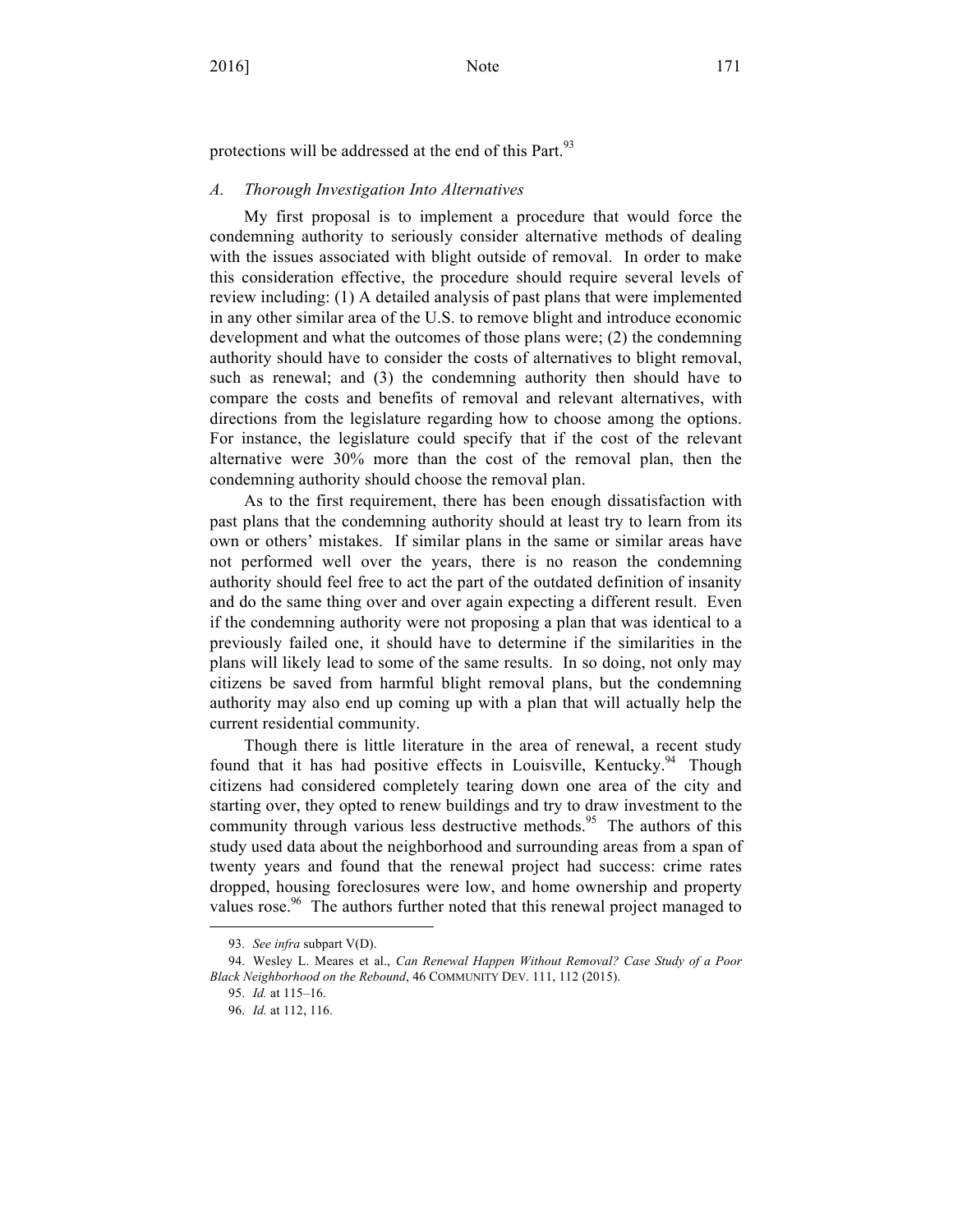avoid displacement of the primarily black population, which has been a usual effect of other redevelopment programs.<sup>97</sup>

Given this success, condemning authorities should seriously consider the costs of renewal, along with the effectiveness of any other similar renewal projects that have been tried, and compare those costs and benefits to those of the proposed removal project. When deciding between the two, the condemning authority should also carefully consider the factors that are less obviously monetary. A nonexclusive set of such factors could include not forcing out the current population, not demolishing people's homes when there are better options available, and maintaining the public's trust.<sup>98</sup> Furthermore, the positive outcome of the Louisville renewal project reinforces the notion that any community development project would be better off with more community involvement, which is another thing that legislatures could try to add to the blight removal decision process (for instance, by requiring that a certain percentage of the community vote for the blight removal plan).

After the condemning authority has done research into these options, it could then decide whether or not removing the "blighted" property would be the most judicious decision. This careful investigative and comparative procedure is very important to any legislature that wishes to restrict blight removal while not outlawing it entirely. The legislature that enacts a procedure such as this could give specific guidelines for how to choose between removal and any proposed alternatives. As noted above, the legislature could require that after estimates of costs and benefits are made, a less destructive alternative should be favored over removal if it is within a certain percentage of the removal cost. It is important to note that the removal cost would also include any costs the condemning authority would need to internalize due to any other protective legislation. Such costs are discussed in the next subpart.

#### *B. Internalization of Costs*

If the condemning authority satisfies the procedure in subpart A above and is able to effectively show why blight removal is the best option for the area in question, the government should have to internalize many of the costs that are currently incurred by the residents. As discussed above, there are many costs that residents are forced to internalize that are not part of the "just compensation" guaranteed to property owners by the Fifth Amendment.<sup>99</sup> A protection that would shift some of these costs to the government would serve two main purposes: Firstly, it would force the condemning authority to

<sup>97.</sup> *Id.* at 112.

<sup>98.</sup> *See supra* subpart III(B).

<sup>99.</sup> *See supra* subpart III(A).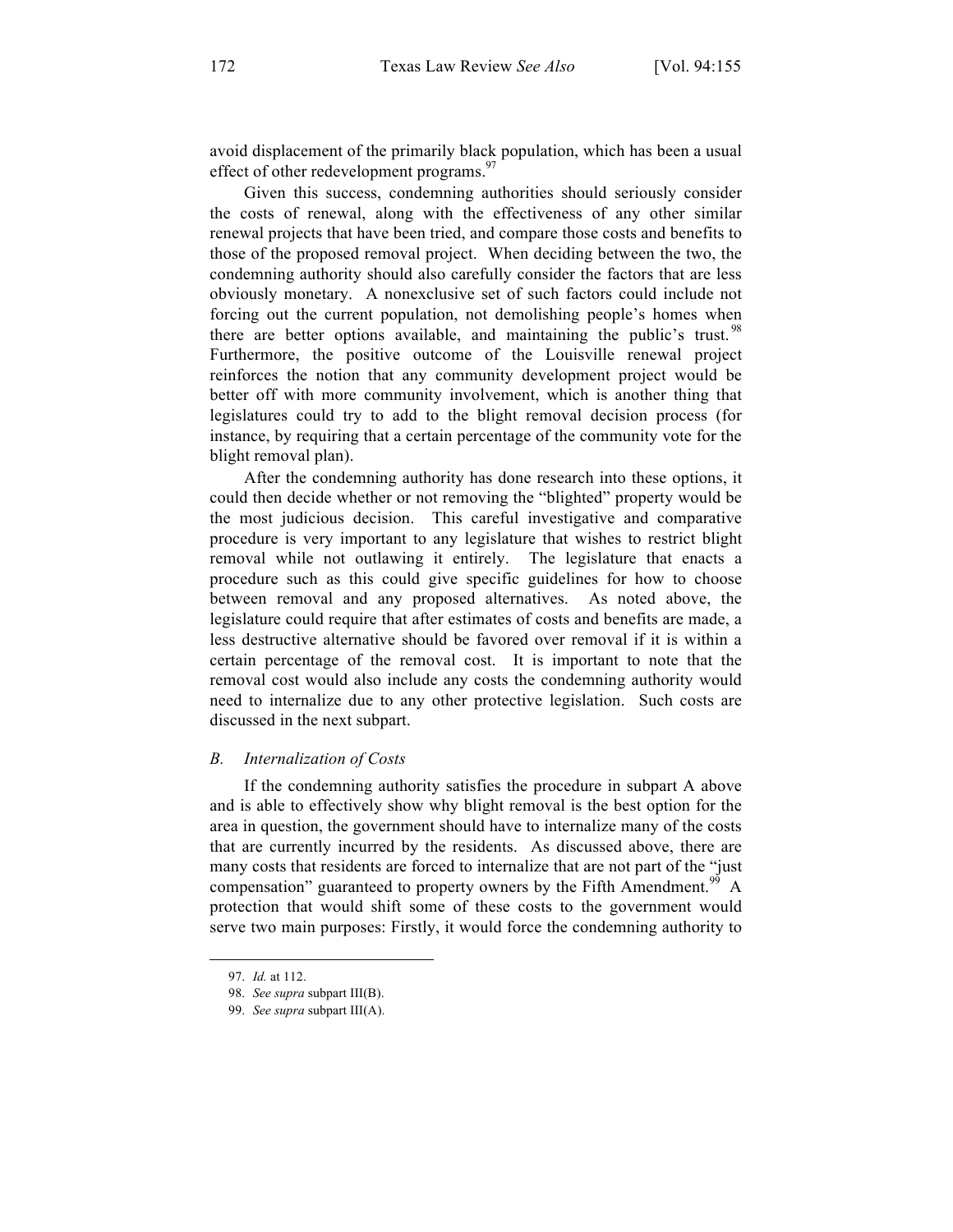consider more seriously whether blight removal is really the most economic option in the procedure discussed above, because the condemning authority could not discount as easily costs that it must internalize itself. This method of forced internalization is used in some kinds of energy regulation to encourage companies not to pollute, as well as encourage them to research how to create less pollution while operating.<sup>100</sup>

Secondly, it would reduce the harms that are felt by the citizens who are removed from their homes. Depending on which costs the condemning authority internalizes, it could make the whole effect (other than social and psychological harms) of the forced move almost negligible. If the government protects its citizens to that degree, it will also make it less likely that many citizens will experience the level of cynicism felt towards the government discussed above.<sup>101</sup>

Governments should, therefore, at a bare minimum, internalize the following costs: (a) Relocation costs—the government should pay property owners and renters a reasonable amount to move their belongings from their current residence to their new residence; and (b) comparably affordable housing—the government should have to find property owners and renters comparably affordable housing. If the government cannot find comparably affordable housing, it should have to vouch for the difference between what the resident was paying and the next most affordable place of housing it can find.

This may sound like it will be exorbitantly expensive, but that is part of the point. If the government cannot pay these costs, how does it expect the people who are so far down the economic ladder that they live in rundown areas to bear them? Furthermore, these costs are yet another expense the government will have to bear that it would need to take into consideration in the procedure detailed above. Therefore, these requirements would also, hopefully, convince governments in many cases to tear down only those structures that are truly a threat to the area—such as buildings that are falling apart, abandoned buildings being used for drug-dealing, etc.—rather than condemning entire areas. This would lead to less displacement of residents, which would alleviate the total negative effects felt by residents associated with typical blight removal projects.

#### *C. Narrower and More Serious Definitions of Blight*

Governments could also protect their citizens from abuses of blight

<sup>100.</sup> *See, e.g.*, Cynthia L. McNeill, Note, *The States Square Off in* Arkansas v. Oklahoma—*and the Winner Is . . . the EPA*, 70 DENV. U. L. REV. 557, 578 (1993) ("Imposition of strict retroactive liability forces polluters to internalize externality costs. Leaving industry with no choice but to reduce pollution provides incentive to develop least-cost methods for pollution control." (footnotes omitted)).

<sup>101.</sup> *See supra* subpart III(B).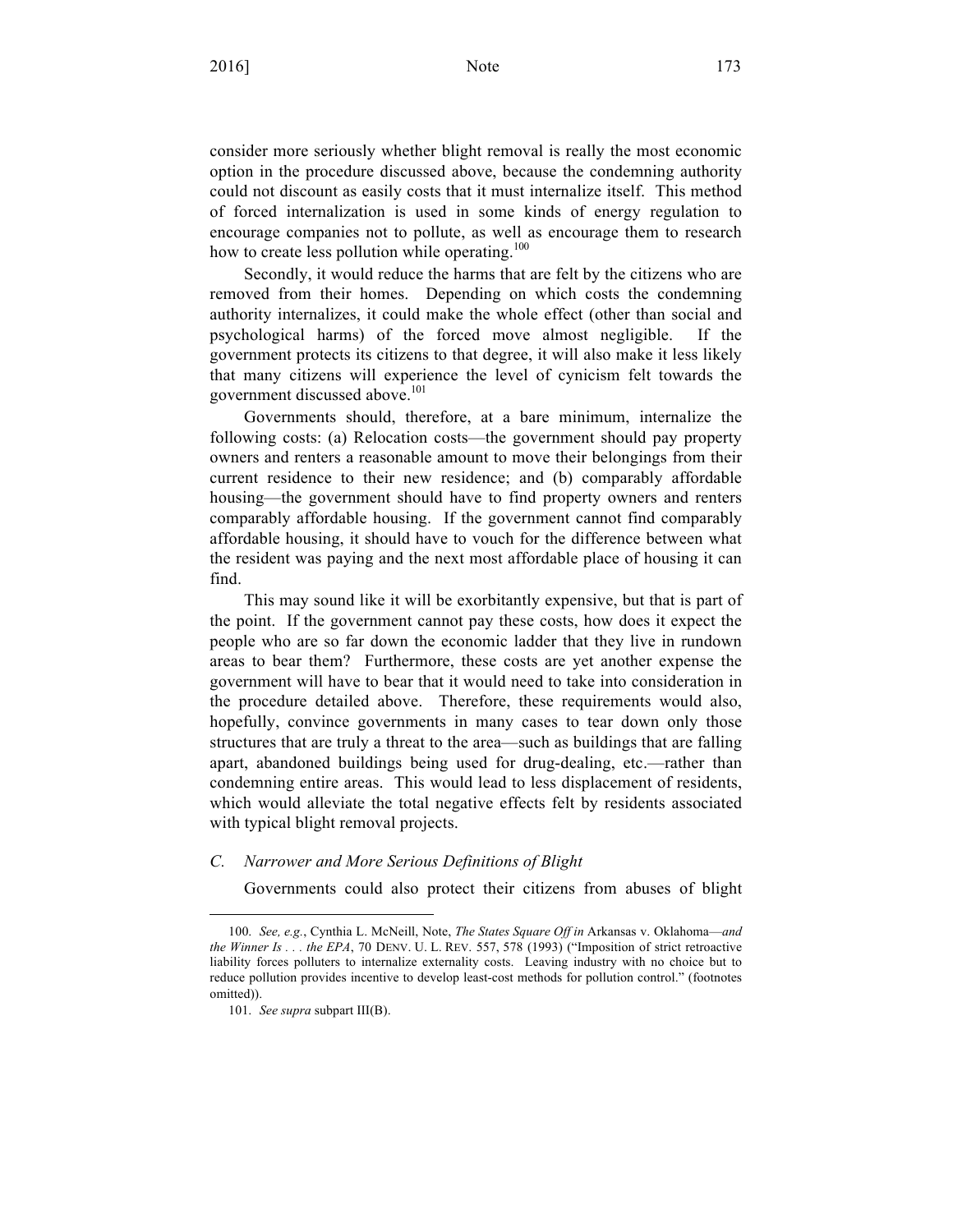removal by having much narrower definitions of blight. As noted previously, thirty-six states that have a blight removal exception to their overall ban on economic-development takings employ a vague definition of blight.<sup>102</sup> This allows a condemning authority to deem someone's property "blighted" for many reasons that have nothing to do with any immediate danger to the public. As such, it gives too much power to the condemning authority and opens the door to too much subjectivity in incredibly important decisions.<sup>103</sup> In order to protect property owners and the government's own reputation for fairness, the government should give a clear definition of blight that minimizes the opportunity for abuse and corruption. Therefore, when writing a blight removal exception, the legislature should be careful to use objective criteria rather than subjective labels like "deteriorating area."<sup>104</sup>

Furthermore, the government should restrict its definition of blight to truly dangerous areas, such as buildings that are falling down or abandoned buildings being used for illicit activity. As noted above, even when some statutes are specific, they still allow areas to be deemed "blighted" in ways that do not seem dangerous enough to merit removal.<sup>105</sup>

The last way in which the government should restrict definitions of blight is how much property the condemning authority would be allowed to take around the blighted area. As noted previously, twenty-three states currently allow the government to take property that is not itself blighted if it is in a blighted area.<sup>106</sup> There are a few ways that legislatures could choose to deal with this issue. One way would be to ban taking any property that does not qualify as blighted by itself. If the condemning authority makes a determination that at times it will be necessary to take nonblighted property in a blighted area, the legislature could carefully define under what circumstances this would be allowed. For instance, the legislature could require that there be a finding that it would be most efficient to develop the entire area at once. However, given past jurisprudence, this could make it too easy for the condemning authority to take someone's property to really count as a "protection." Alternatively, the legislature could require that a certain percentage of the property in the area, for instance, 90%, must qualify as blighted in order to take the nonblighted property as well. The first option would obviously be most protective of property owners, but the third may be the protection most likely able to pass through a legislature.

In conclusion, in order to properly protect its citizens, the legislature

<sup>102.</sup> *See supra* note 72 and accompanying text.

<sup>103.</sup> *See supra* note 73 and accompanying text ("'[D]eteriorating area' is a standardless standard. Rather than affording fair notice to the property owner, the Norwood Code merely recites a host of subjective factors that invite ad hoc and selective enforcement. . . .").

<sup>104.</sup> *See supra* note 73 and accompanying text.

<sup>105.</sup> *See supra* note 74 and accompanying text.

<sup>106.</sup> *See supra* note 71 and accompanying text.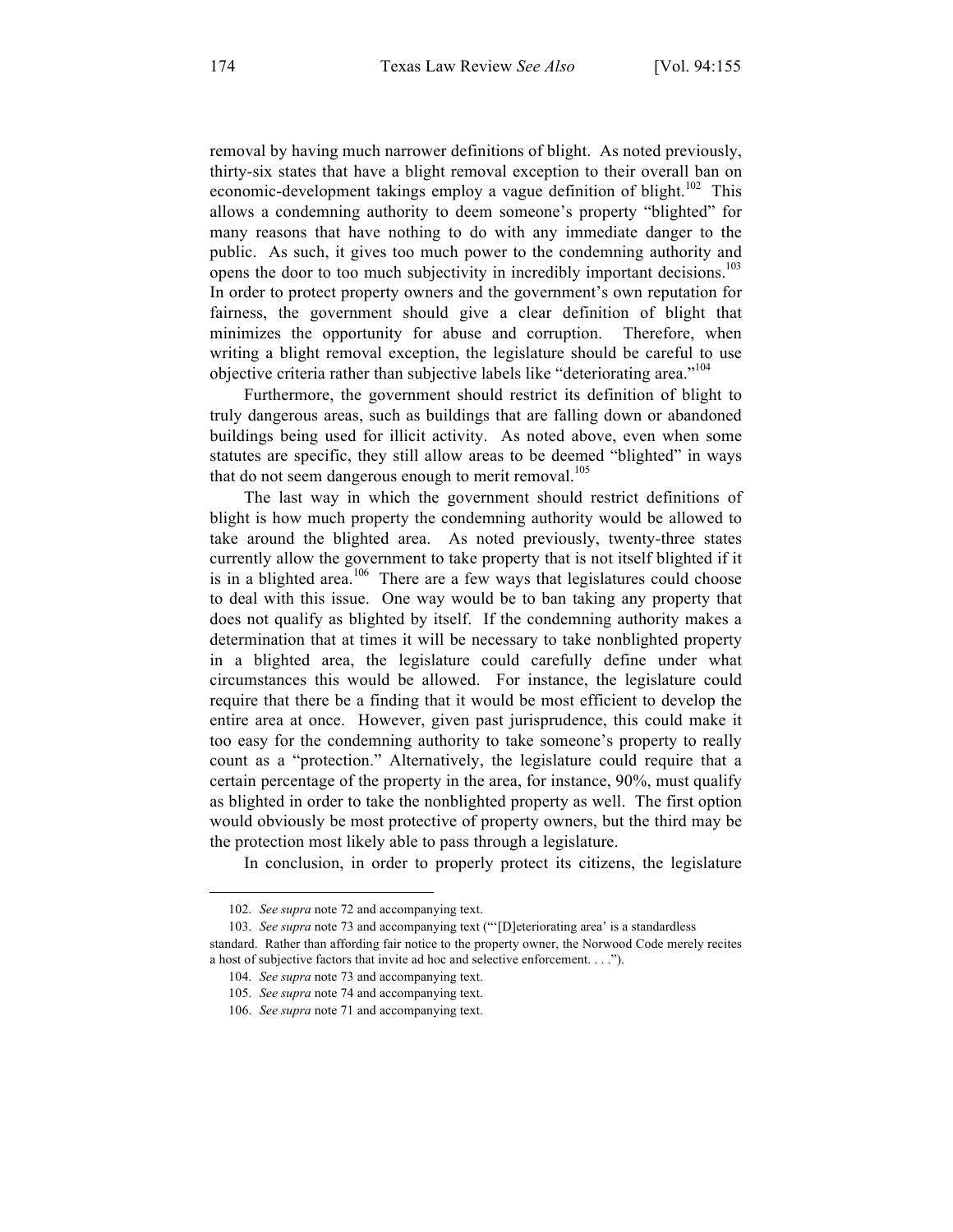should take great care in how it defines "blight." The definition should be narrow enough that it does not become too subjective. It should limit itself to very serious issues with properties, rather than allowing nonhazardous properties to be deemed blighted. Additionally, in order to protect residents or property owners that merely live or own land in areas where other structures are blighted, the legislature should consider various options to protect those residents, including banning taking their property under a blight plan altogether. If this would not be passable in that legislature, it could also consider requiring that the condemning authority demonstrate that a certain percentage of the overall area is already "blighted" under the relevant statutory definition before being allowed to develop the entire area as a whole.

#### *D. How to Implement These Protections*

The question now becomes: What branch or level of government is in the best position to put these protections into affect? In this subpart, I briefly discuss some of the most viable options.

The protections set out above need to be put into action by branches of government that have authority to make rules or statutes regarding blight removal. Therefore, the courts are not a viable option because they do not have this authority. Granted, courts have authority to make rules by deciding issues of law, but the jurisprudence they currently have to work with would not justify a ruling that the law already requires any of the proposed changes.

As for agencies, federal agencies that are in charge of blight removal projects or initiate them could issue rules to put the proposed changes into effect. For instance, in *Berman v. Parker*, the authority that decided blight removal was necessary was the District of Columbia Redevelopment Land Agency.<sup>107</sup> If the Agency had adopted the proposed changes, it may have come to a different conclusion as to whether or not blight removal was necessary in that case.

Legislatures should also put the proposed changes into effect. Congress is not likely to be able to pass meaningful legislation due to its current polarization. Furthermore, most of the proposed changes are untested, and requiring the entire country to put them into effect rather than allowing parts of the country to experiment with different changes would not be a good idea. Therefore, the rest of this discussion focuses on local and state government.

The benefits of state and local governments enacting these protections are several. For one, they are closer to their populations and have a better idea of what their people need. Furthermore, a long-standing justification for federalism is the idea that states can act as laboratories to determine what the

<sup>107.</sup> Berman v. Parker, 348 U.S. 26, 29 (1954).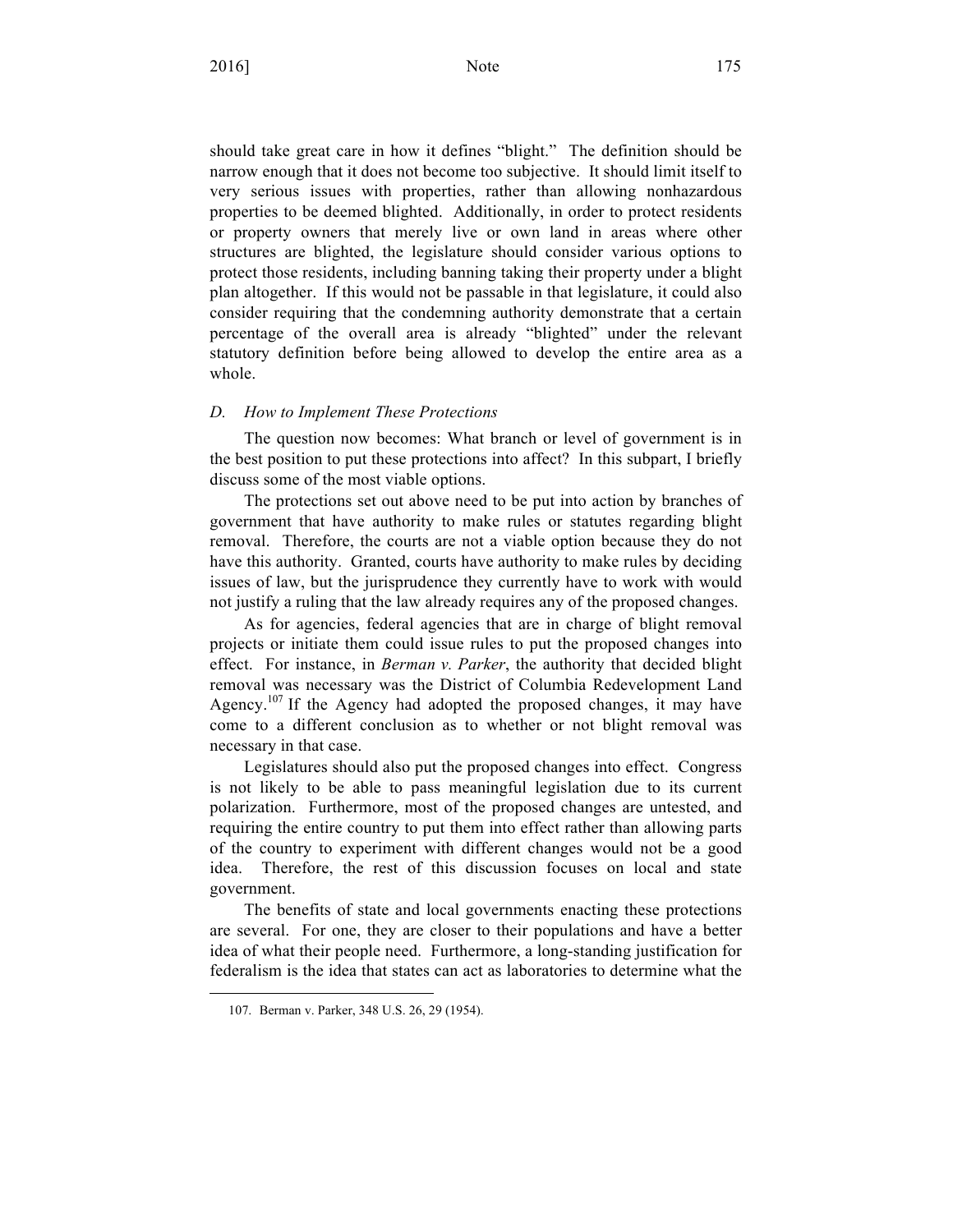"best" way of doing something may be. In the subparts above, I detailed many different kinds of protections and various ways that they could be accomplished. Given that we still know very little about the optimal structure that would allow serious blight issues to be taken care of but still protect citizens, allowing state and local governments to experiment seems like a wise approach to the issue. Furthermore, the likelihood of at least some state or local governments enacting meaningful protection against blight removal seems more likely than Congress agreeing on any one satisfactory law.

Given the benefits of having very localized governments decide what their citizens need, it may seem like all of this legislation should be left to the local governments. However, just as with any level of government, local governments can make very bad blight removal legislation or decisions. For instance, the condemning authority in *The Hill* was the city government.<sup>108</sup> Therefore, states should craft legislation that gives their citizens the protection they need while allowing local governments the freedom to personalize legislation to the needs of specific cities. In order to do this, state legislatures should decide what minimal protection they think is necessary to protect all of their citizens, then allow local governments to make their laws more protective if they wish to do so.

In the end, we know so little about what kinds of protections would be optimal in this area or even politically viable that it would be best for states and local governments to take the lead in trying to reign in the power to condemn blighted property. As noted above, many states already attempted to restrict economic-development takings after *Kelo*. <sup>109</sup> Though most states have unsatisfactorily protective laws when dealing with blight removal, they may hopefully begin to see that they need to rewrite these provisions. Furthermore, when states change their laws they should be sure to allow for local governments to make laws that are more protective of citizens if they wish. If the federal government wishes to get involved, it could consider offering funding to states or local government if they will use it for some of the costs mentioned above.

#### VI. Conclusion

1

It has been demonstrated that the government's current wide-ranging power to condemn housing via blight removal projects can have significant, long-lasting effects on the low-income people who are disproportionately affected by these projects. Due to the Supreme Court's Fifth Amendment and Fourteenth Amendment jurisprudence, as well as states' individual constitutional provisions on governmental takings, there is very little

<sup>108.</sup> *See* THE HILL, *supra* note 7.

<sup>109.</sup> *See supra* section IV(A)(2).